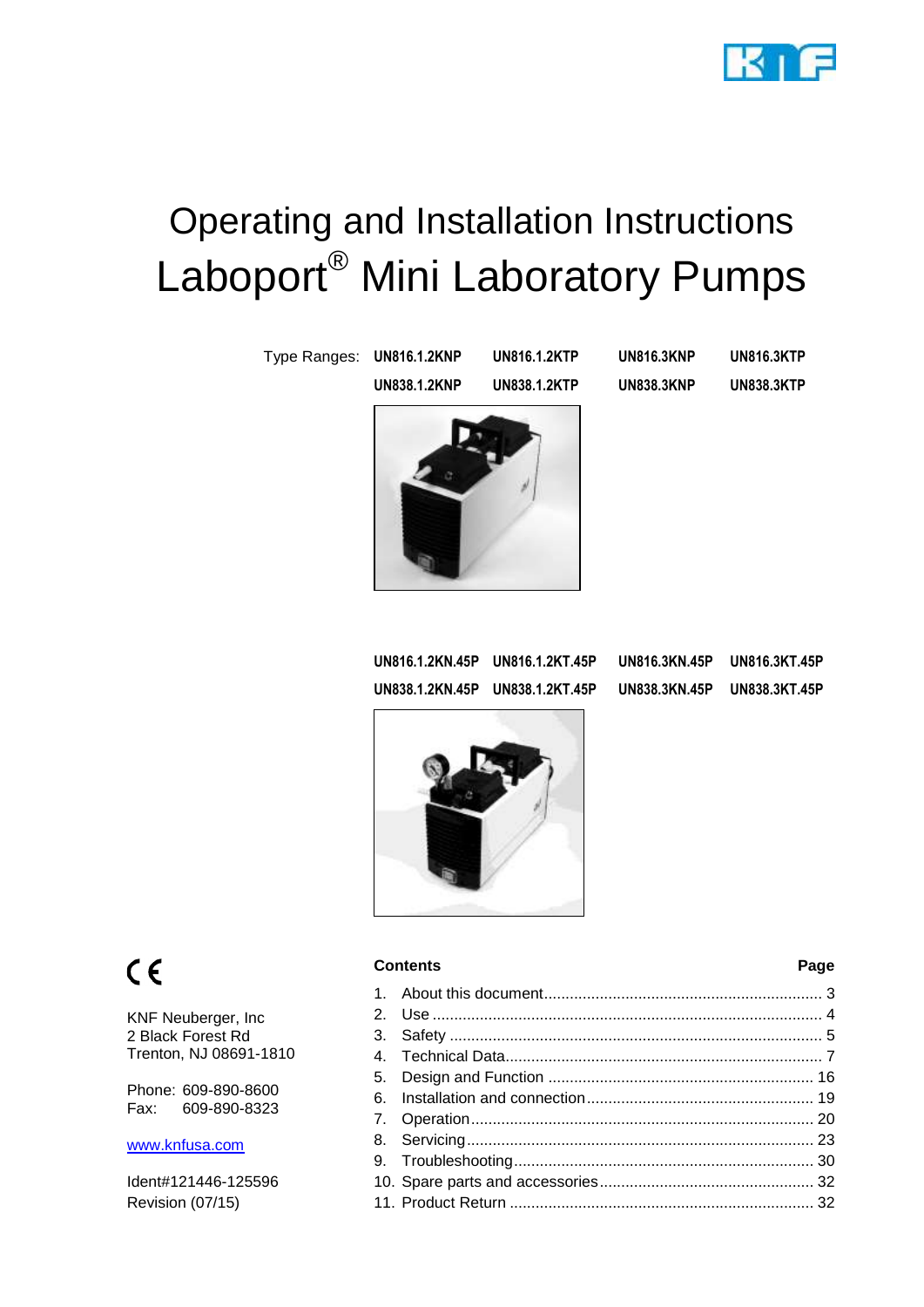<span id="page-1-0"></span>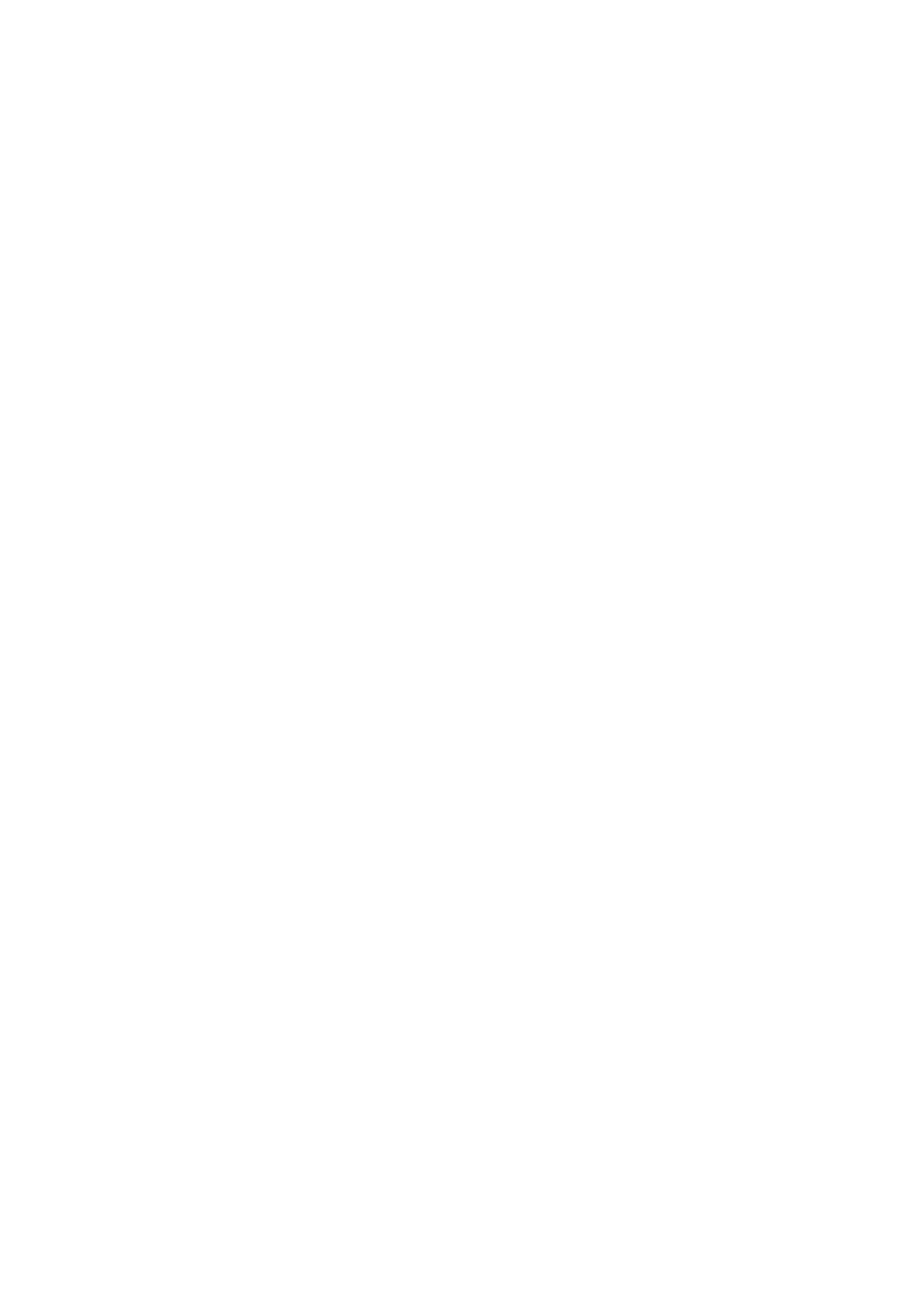### **1. About this document**

### **1.1. Using the Operating Instructions**

The Operating Instructions are part of the pump.

- → Carefully study the Operating Instructions before using a pump.
- $\rightarrow$  Always keep the Operating Instructions handy in the work area.
- A Pass on the Operating Instructions to the next owner.

Project pumps

Customer-specific project pumps (pump models which begin with "PU" or "MPU") may differ from the Operating Instructions.

 $\rightarrow$  For project pumps, also observe the agreed upon specifications.

#### **1.2. Symbols and Markings**

#### **Warning**



A danger warning is located here.

Possible consequences of a failure to observe the warning are specified here. The signal word, e.g. Warning, indicates the danger level.

 $\rightarrow$  Measures for avoiding the danger and its consequences are specified here.

#### **Danger levels**

| Signal word    | Meaning                                         | Consequences if not observed                                               |
|----------------|-------------------------------------------------|----------------------------------------------------------------------------|
| <b>DANGER</b>  | warns of immedi-<br>ate danger                  | Death or serious injuries<br>and/or serious damage are the<br>consequence. |
| <b>WARNING</b> | warns of possible<br>danger                     | Death or serious injuries<br>and/or serious damage are<br>possible.        |
| <b>CAUTION</b> | warns of a possibly<br>dangerous situa-<br>tion | Minor injuries or damage are<br>possible.                                  |

*Tab. 1*

#### **Other information and symbols**

- $\rightarrow$  An activity to be carried out (a step) is specified here.
- 1. The first step of an activity to be carried out is specified here. Additional, consecutively numbered steps follow.
- This symbol refers to important information. Ť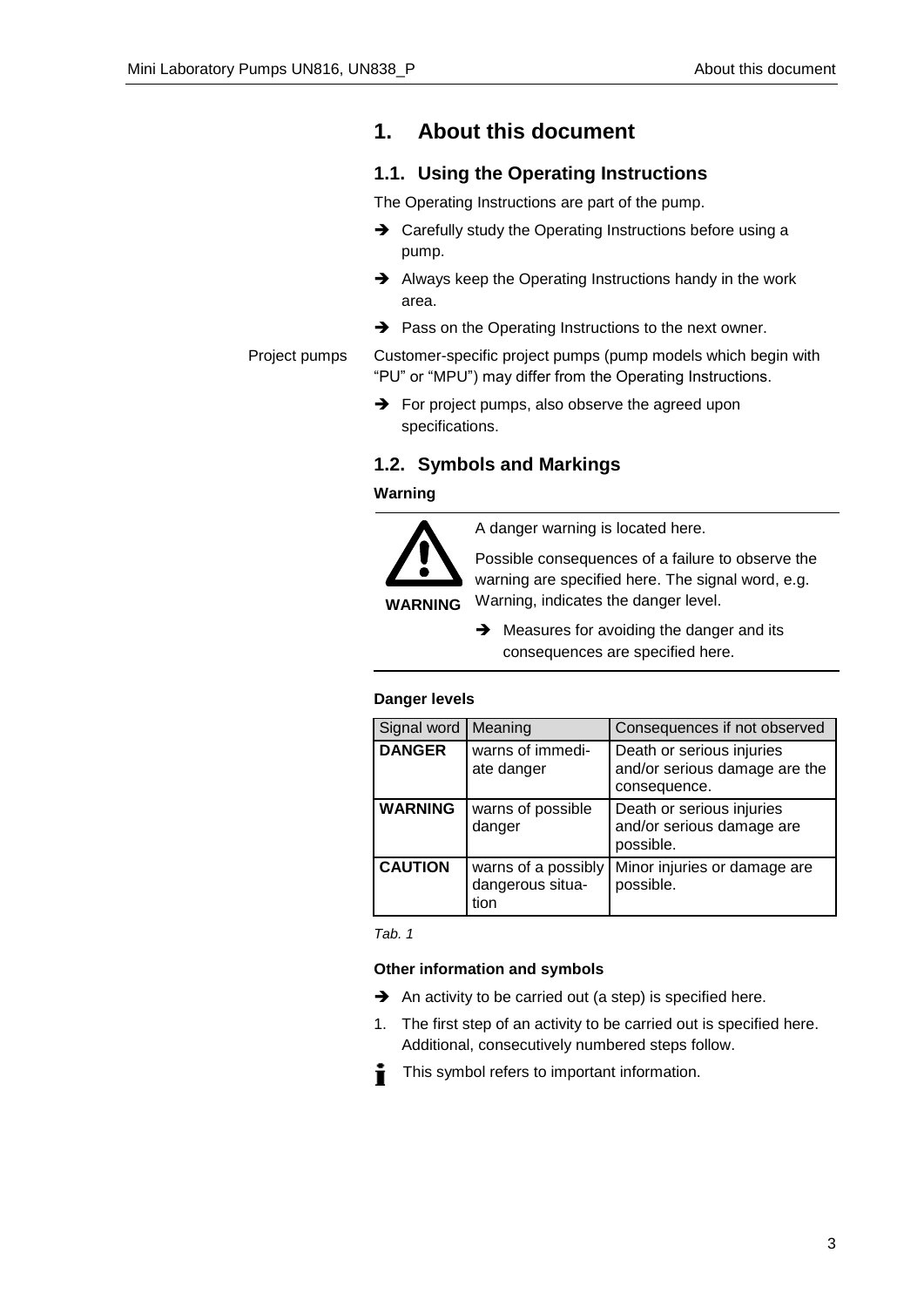<span id="page-3-0"></span>

|                                        | 2.        | <b>Use</b>                                                                                                                          |
|----------------------------------------|-----------|-------------------------------------------------------------------------------------------------------------------------------------|
|                                        |           | 2.1. Proper use                                                                                                                     |
|                                        | vapors.   | The pumps are exclusively intended for transferring gases and                                                                       |
|                                        |           | <b>Owner's responsibility</b>                                                                                                       |
| Operating parameters and<br>conditions |           | Only install and operate the pumps under the operating parameters<br>and conditions described in chapter 4, Technical data.         |
|                                        |           | Make sure that the installation location is dry and the pump is<br>protected against rain, splash, hose and drip water.             |
| Requirements for<br>transferred medium |           | Before using a medium, check whether the medium can be trans-<br>ferred danger-free in the specific application case.               |
|                                        |           | Before using a medium, check the compatibility of the materials of<br>the pump head, diaphragm and valves with the medium.          |
|                                        |           | Only transfer gases which remain stable under the pressures and<br>temperatures occurring in the pump.                              |
| Accessories                            | the pump. | Laboratory equipment or additional components connected to a<br>pump have to be suitable for use with the pneumatic capabilities of |
|                                        |           | 2.2. Improper use                                                                                                                   |
|                                        |           | The pumps may not be operated in an explosive atmosphere.                                                                           |
|                                        |           | The pumps are not suitable for transferring dusts.                                                                                  |

The pumps are not suitable for transferring liquids.

The pumps must not be used to create vacuum and overpressure simultaneously.

An overpressure must not be applied to the suction side of the pump.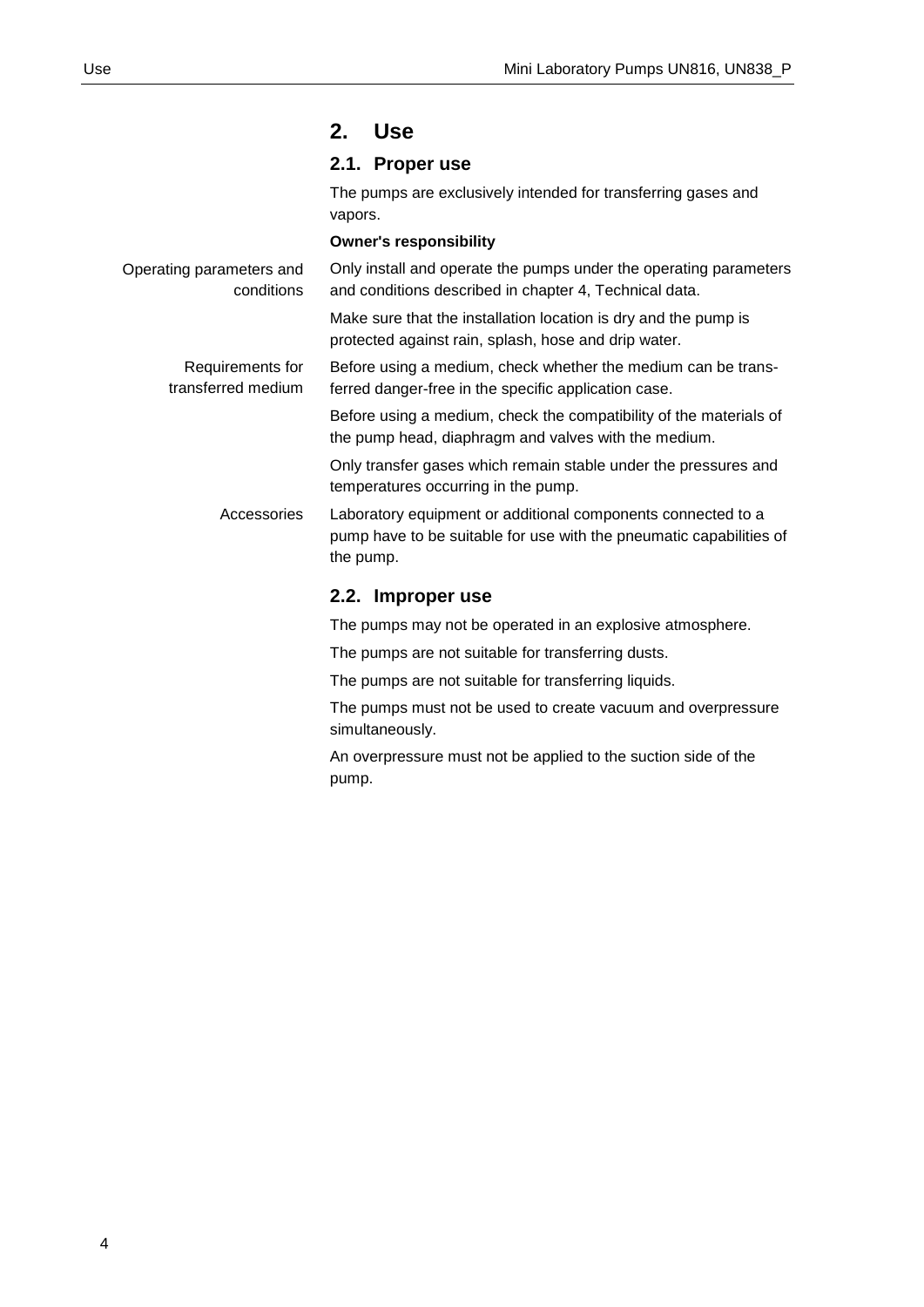### <span id="page-4-0"></span>**3. Safety**

Note the safety precautions in chapters Ť *6. Installation and connection, 7. Operation, 8. Servicing and 9. Troubleshooting*

The pumps are built according to the generally recognized rules of technology and in accordance with the occupational safety and accident prevention regulations. Nevertheless, dangers can result during their use which leads to injuries to the user or others, or to damage to the pump or other property.

Only use the pumps when they are in a good technical and proper working order, in accordance with their intended use, observing the safety advice within the operating instructions, at all times.

Make sure that only trained and instructed personnel or specially trained personnel work on the pumps. This especially applies to assembly, connection and servicing work. Personnel

> Make sure that the personnel has read and understood the operating instructions, and in particular the "Safety" chapter.

Observe the accident prevention and safety regulations when performing any work on the pump and during operation.

Do not expose any part of your body to the vacuum.

Open housing parts with notice sticker (see fig. 1) only after separating mains plug from power source.



*Fig. 1: Notice sticker*

Working in a safetyconscious manner

| Handling dangerous media | When transferring dangerous media, observe the safety<br>regulations when handling these media.                                                                                                                                                                                                                                  |
|--------------------------|----------------------------------------------------------------------------------------------------------------------------------------------------------------------------------------------------------------------------------------------------------------------------------------------------------------------------------|
| Handling flammable media | Be aware that the pumps are not designed to be explosion-proof.                                                                                                                                                                                                                                                                  |
|                          | Make sure the temperature of the medium is always sufficiently<br>below the ignition temperature of the medium, to avoid ignition or<br>explosion. This also applies for unusual operational situations.                                                                                                                         |
|                          | Note that the temperature of the medium increases when the pump<br>compresses the medium.                                                                                                                                                                                                                                        |
|                          | Hence, make sure the temperature of the medium is sufficiently<br>below the ignition temperature of the medium, even when it is<br>compressed to the maximum permissible operating pressure of the<br>pump. The maximum permissible operating pressure of the pump<br>is stated in the technical specifications (see chapter 4). |
|                          | If necessary, consider any external sources of energy, such as<br>radiation, that may add heat to the medium.                                                                                                                                                                                                                    |
|                          | In case of doubt, consult the KNF customer service.                                                                                                                                                                                                                                                                              |
| Environmental protection | Store all replacement parts in a protected manner and dispose of<br>them properly in accordance with the applicable environmental<br>protection regulations. Observe the respective national and<br>international regulations. This especially applies to parts<br>contaminated with toxic substances.                           |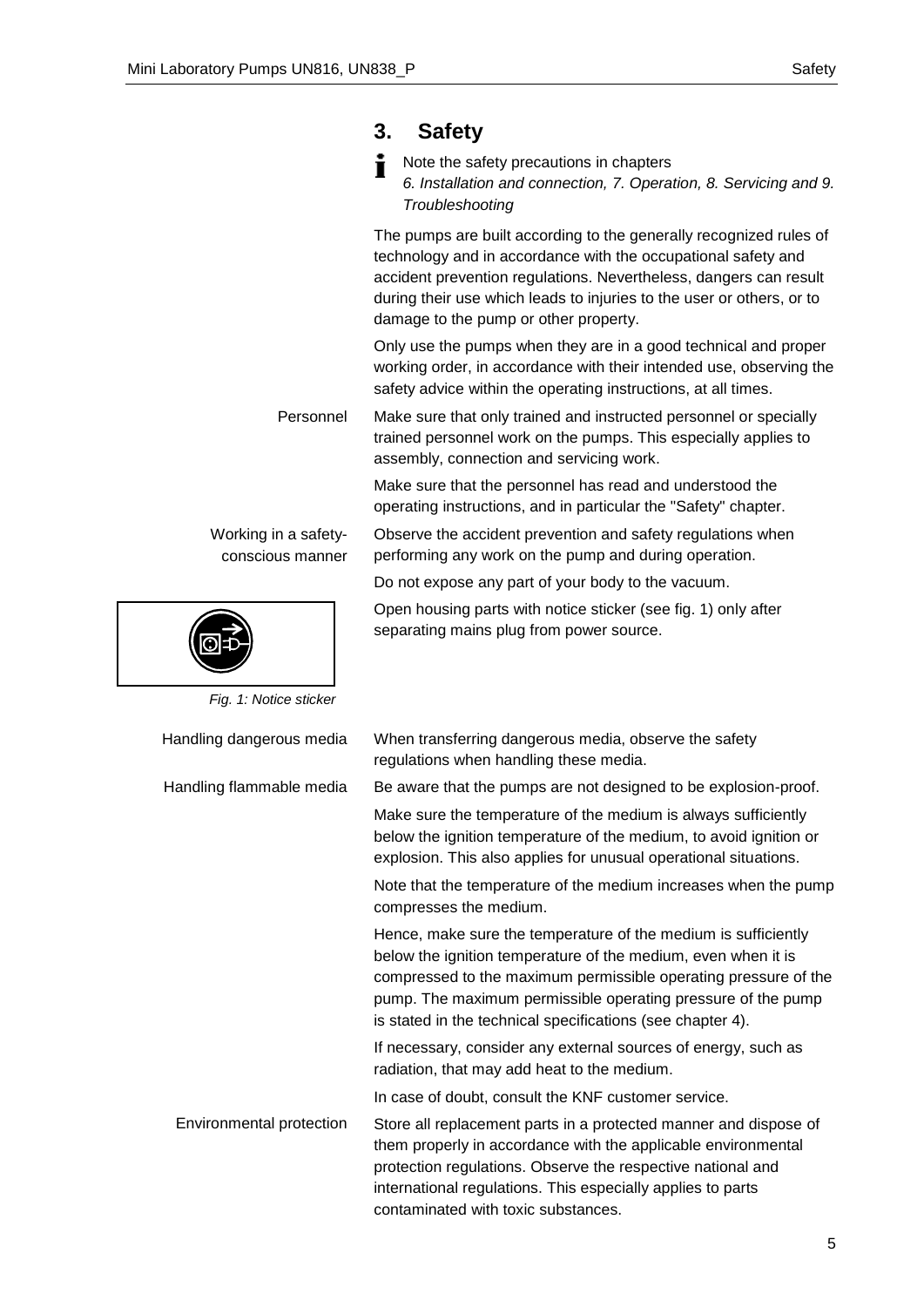The pumps conform to the safety regulations of the EC Directive 2004/108/EC concerning Electromagnetic Compatibility and the EC Directive 2006/42/EC concerning Machinery. **Standards** 

The following harmonized standards have been used:

- DIN EN 61010-1
- DIN EN 61000-3-2/3
- DIN EN 55014-1/2

The pumps correspond to IEC 664:

- the overvoltage category II
- the pollution degree 2

#### Customer service and repairs

Only have repairs to the pump carried out by the KNF Customer Service responsible.

Only authorized personnel should open those parts of the housing that contain live electrical parts.

Use only genuine parts from KNF for servicing work.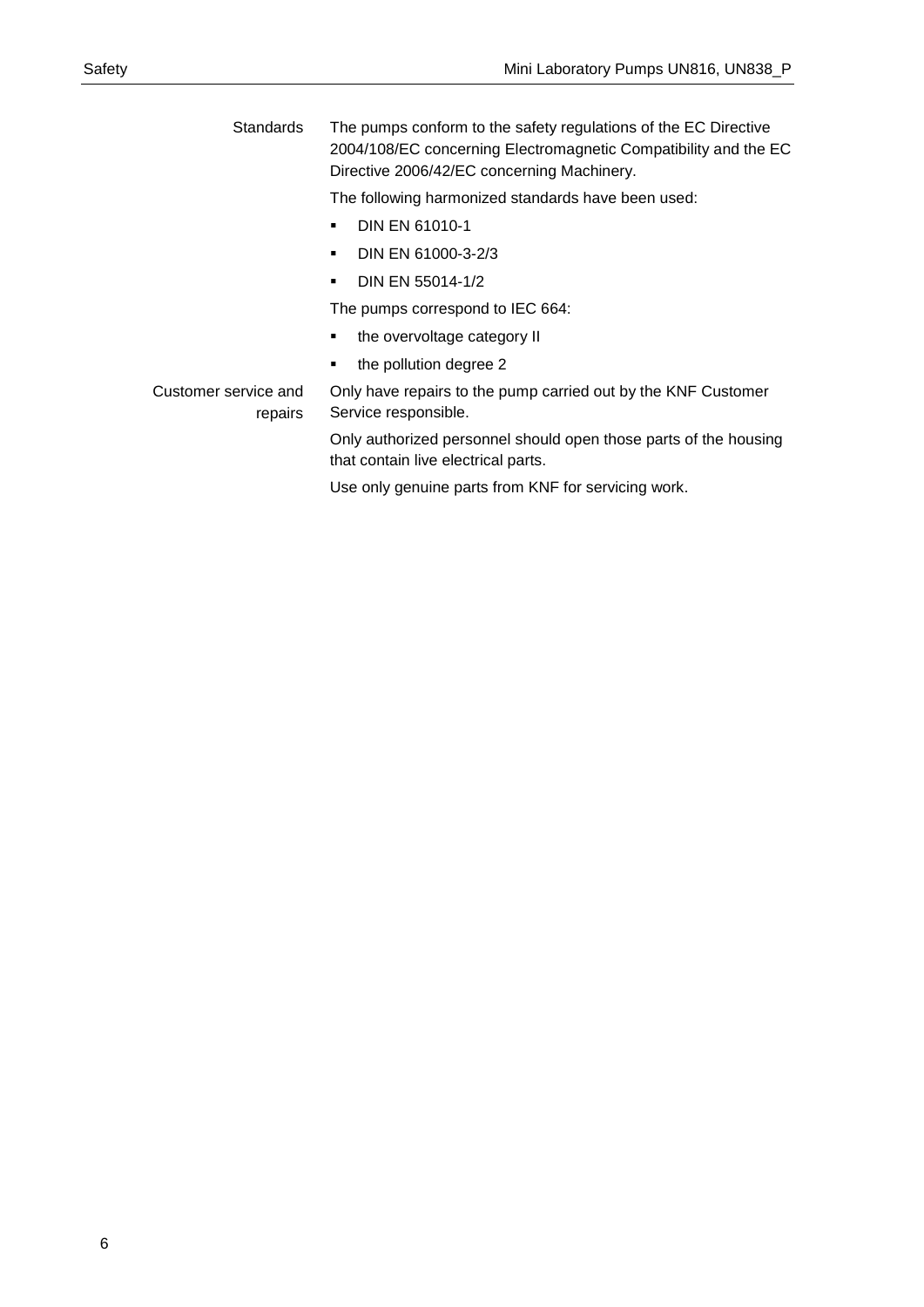## <span id="page-6-0"></span>**4. Technical Data**

All pumps are secured against overheating with thermal İ switches and are equipped with a mains fuse.

#### **Pump materials**

| UN816.1.2KNP      | UN816.1.2KN.45P                       |
|-------------------|---------------------------------------|
| <b>UN816.3KNP</b> | UN816.3KN.45P                         |
| Component         | Pump material*                        |
| Pump head         | <b>PPS</b>                            |
| Diaphragm         | <b>EPDM</b>                           |
| Valves/Sealings   | <b>EPDM</b>                           |
| Tab. 2            | *according to DIN ISO 1629 and 1043.1 |
| UN838.1.2KNP      | UN838.1.2KN.45P                       |
| <b>UN838.3KNP</b> | UN838.3KN.45P                         |
| Component         | Pump material*                        |
| Pump head         | <b>PPS</b>                            |
| Diaphragm         | <b>EPDM</b>                           |
| Valves/Sealings   | <b>FPM</b>                            |
| Tab.3             | *according to DIN ISO 1629 and 1043.1 |
| UN816.1.2KTP      | UN816.1.2KT.45P                       |
| <b>UN816.3KTP</b> | UN816.3KT.45P                         |
| UN838.1.2KTP      | UN838.1.2KT.45P                       |
| <b>UN838.3KTP</b> | UN838.3KT.45P                         |
| Component         | Pump material*                        |
| Pump head         | <b>PPS</b>                            |
| Diaphragm         | PTFE-coated                           |
| Valves/Sealings   | <b>FFPM</b>                           |

İ

*Tab. 4 \*according to DIN ISO 1629 and 1043.1*

Refer to the type plate for the pump's electrical configuration.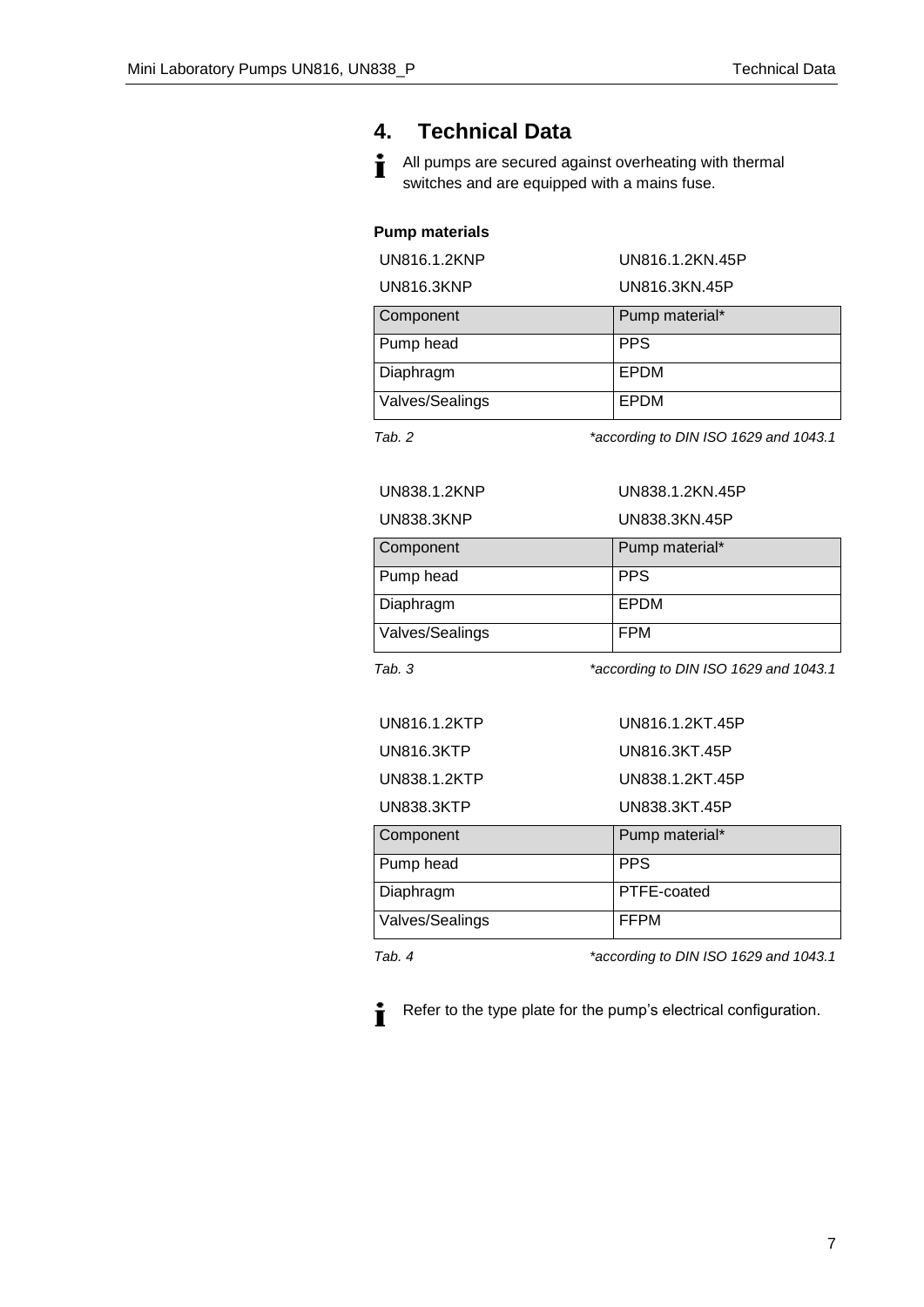#### **UN 816.1.2KNP**

#### **UN816.1.2KN.45P**

| Pneumatic performance                            |                                                                               |            |             |  |
|--------------------------------------------------|-------------------------------------------------------------------------------|------------|-------------|--|
| Max. permissible operating<br>pressure [bar g]   | 0.5                                                                           |            |             |  |
| Ultimate vacuum [mbar abs.]                      | 100                                                                           |            |             |  |
| Delivery rate at atm. pressure<br>$[1/min]$ *    | 30                                                                            |            |             |  |
| Pneumatic connections                            |                                                                               |            |             |  |
| Hose connection [mm]                             | ID <sub>6</sub>                                                               |            |             |  |
| Ambient and media temperature                    |                                                                               |            |             |  |
| Permissible<br>ambient temperature               | $+5$ °C to + 40 °C                                                            |            |             |  |
| Permissible<br>media temperature                 | + 5 °C to + 40 °C                                                             |            |             |  |
| Other parameters                                 |                                                                               |            |             |  |
| Weight [kg]                                      | 3.95                                                                          |            |             |  |
| Dimensions: L x H x W [mm]                       | 361 x 141 x 102                                                               |            |             |  |
| Maximum permissible ambient<br>relative humidity | 80 % for temperatures up to<br>31 °C, decreasing linearly to<br>50 % at 40 °C |            |             |  |
| Max. altitude of site<br>[m above sea level]     | 2000                                                                          |            |             |  |
| <b>Electrical Data</b>                           |                                                                               |            |             |  |
| Voltage [V]                                      | 100                                                                           | 115        | 230         |  |
| Frequency [Hz]                                   | 50/60                                                                         | 60         | 50          |  |
| Max. operating current [A]                       | 1.4                                                                           | 0.9        | 0.6         |  |
| Power consumption pump [W]                       | 100                                                                           | 100        | 100         |  |
| Maximum permitted mains<br>voltage fluctuations  | $+/- 10 %$                                                                    | $+/- 10 %$ | $+/- 10 \%$ |  |
| Fuse pump**<br>$(2x)$ T [A]                      | 2.5                                                                           | 2.5        | 1.25        |  |
| Protection class motor<br><b>IP20</b>            |                                                                               |            |             |  |
|                                                  |                                                                               |            |             |  |

*Tab. 5 \*Liters in standard state (1,013 mbar) \*\*For spare part-No. see chapter 10*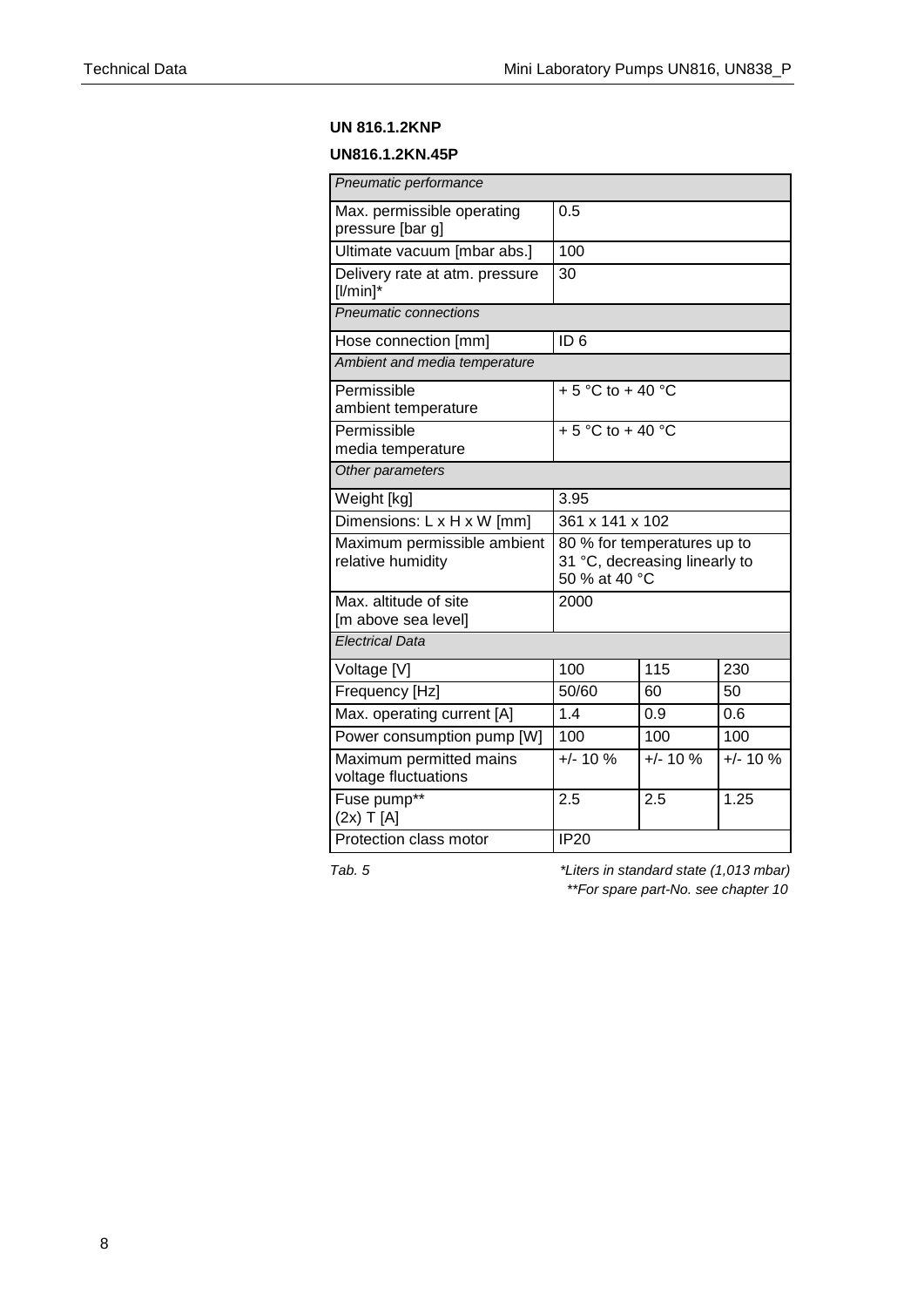#### **UN 816.1.2KTP**

#### **UN 816.1.2KT.45P**

| Pneumatic performance                            |                                                                               |             |             |  |
|--------------------------------------------------|-------------------------------------------------------------------------------|-------------|-------------|--|
| Max. permissible operating<br>pressure [bar g]   | 0.5                                                                           |             |             |  |
| Ultimate vacuum [mbar abs.]                      | 160                                                                           |             |             |  |
| Delivery rate at atm. pressure<br>$[1/min]$ *    | 30                                                                            |             |             |  |
| <b>Pneumatic connections</b>                     |                                                                               |             |             |  |
| Hose connection [mm]                             | ID <sub>6</sub>                                                               |             |             |  |
| Ambient and media temperature                    |                                                                               |             |             |  |
| Permissible<br>ambient temperature               | $+5$ °C to $+40$ °C                                                           |             |             |  |
| Permissible<br>media temperature                 | + 5 $^{\circ}$ C to + 40 $^{\circ}$ C                                         |             |             |  |
| Other parameters                                 |                                                                               |             |             |  |
| Weight [kg]                                      | 3.95                                                                          |             |             |  |
| Dimensions: L x H x W [mm]                       | 361 x 141 x 102                                                               |             |             |  |
| Maximum permissible ambient<br>relative humidity | 80 % for temperatures up to<br>31 °C, decreasing linearly to<br>50 % at 40 °C |             |             |  |
| Max. altitude of site<br>[m above sea level]     | 2000                                                                          |             |             |  |
| <b>Electrical Data</b>                           |                                                                               |             |             |  |
| Voltage [V]                                      | 100                                                                           | 115         | 230         |  |
| Frequency [Hz]                                   | 50/60                                                                         | 60          | 50          |  |
| Max. operating current [A]                       | 1.4                                                                           | 0.9         | 0.6         |  |
| Power consumption pump [W]                       | 100                                                                           | 100         | 100         |  |
| Maximum permitted mains<br>voltage fluctuations  | $+/- 10 \%$                                                                   | $+/- 10 \%$ | $+/- 10 \%$ |  |
| Fuse pump**<br>$(2x)$ T [A]                      | 2.5                                                                           | 2.5         | 1.25        |  |
| Protection class motor                           | <b>IP20</b>                                                                   |             |             |  |

*Tab. 6 \*Liters in standard state (1,013 mbar) \*\*For spare part-No. see chapter 10*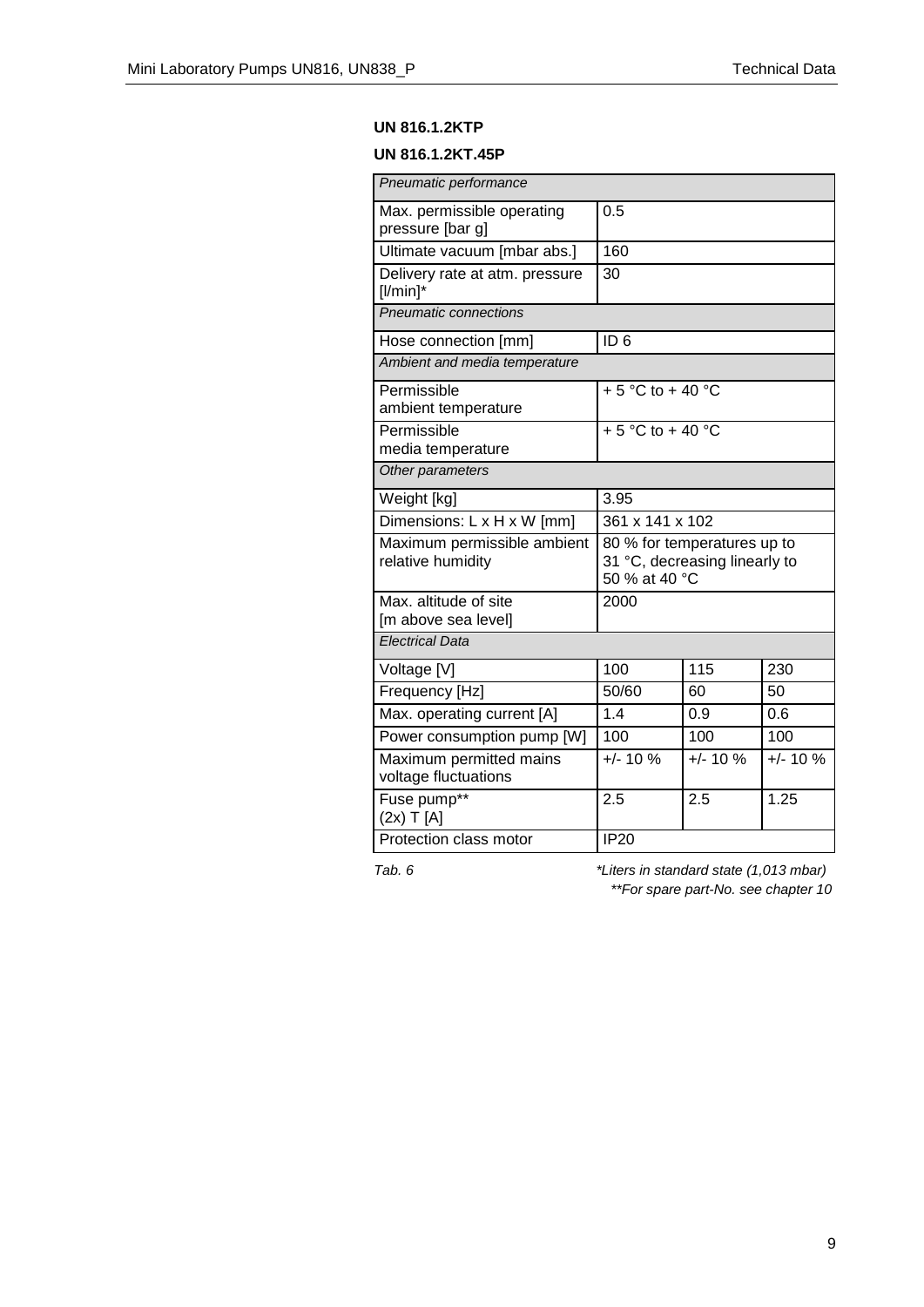#### **UN816.3KNP**

#### **UN816.3KN.45P**

| Pneumatic performance                            |                                                                               |             |             |  |  |
|--------------------------------------------------|-------------------------------------------------------------------------------|-------------|-------------|--|--|
| Max. permissible operating<br>pressure [bar g]   | 0.5                                                                           |             |             |  |  |
| Ultimate vacuum [mbar abs.]                      | 15                                                                            |             |             |  |  |
| Delivery rate at atm. pressure<br>$[1/min]$ *    | 16                                                                            |             |             |  |  |
| Pneumatic connections                            |                                                                               |             |             |  |  |
| Hose connection [mm]                             | ID <sub>6</sub>                                                               |             |             |  |  |
| Ambient and media temperature                    |                                                                               |             |             |  |  |
| Permissible<br>ambient temperature               | $+5$ °C to + 40 °C                                                            |             |             |  |  |
| Permissible<br>media temperature                 | $+5^{\circ}$ C to +40 $^{\circ}$ C                                            |             |             |  |  |
| Other parameters                                 |                                                                               |             |             |  |  |
| Weight [kg]                                      | 3.95                                                                          |             |             |  |  |
| Dimensions: L x H x W [mm]                       | 361 x 141 x 90                                                                |             |             |  |  |
| Maximum permissible ambient<br>relative humidity | 80 % for temperatures up to<br>31 °C, decreasing linearly to<br>50 % at 40 °C |             |             |  |  |
| Max. altitude of site<br>[m above sea level]     | 2000                                                                          |             |             |  |  |
| <b>Electrical Data</b>                           |                                                                               |             |             |  |  |
| Voltage [V]                                      | 100                                                                           | 115         | 230         |  |  |
| Frequency [Hz]                                   | 50/60                                                                         | 60          | 50          |  |  |
| Max. operating current [A]                       | 1.4                                                                           | 0.9         | 0.6         |  |  |
| Power consumption pump [W]                       | 100                                                                           | 100         | 100         |  |  |
| Maximum permitted mains<br>voltage fluctuations  | $+/- 10 \%$                                                                   | $+/- 10 \%$ | $+/- 10 \%$ |  |  |
| Fuse pump**<br>$(2x)$ T [A]                      | 2.5                                                                           | 2.5         | 1.25        |  |  |
| Protection class motor                           | <b>IP20</b>                                                                   |             |             |  |  |

*Tab. 7 \*Liters in standard state (1,013 mbar) \*\*For spare part-No. see chapter 10*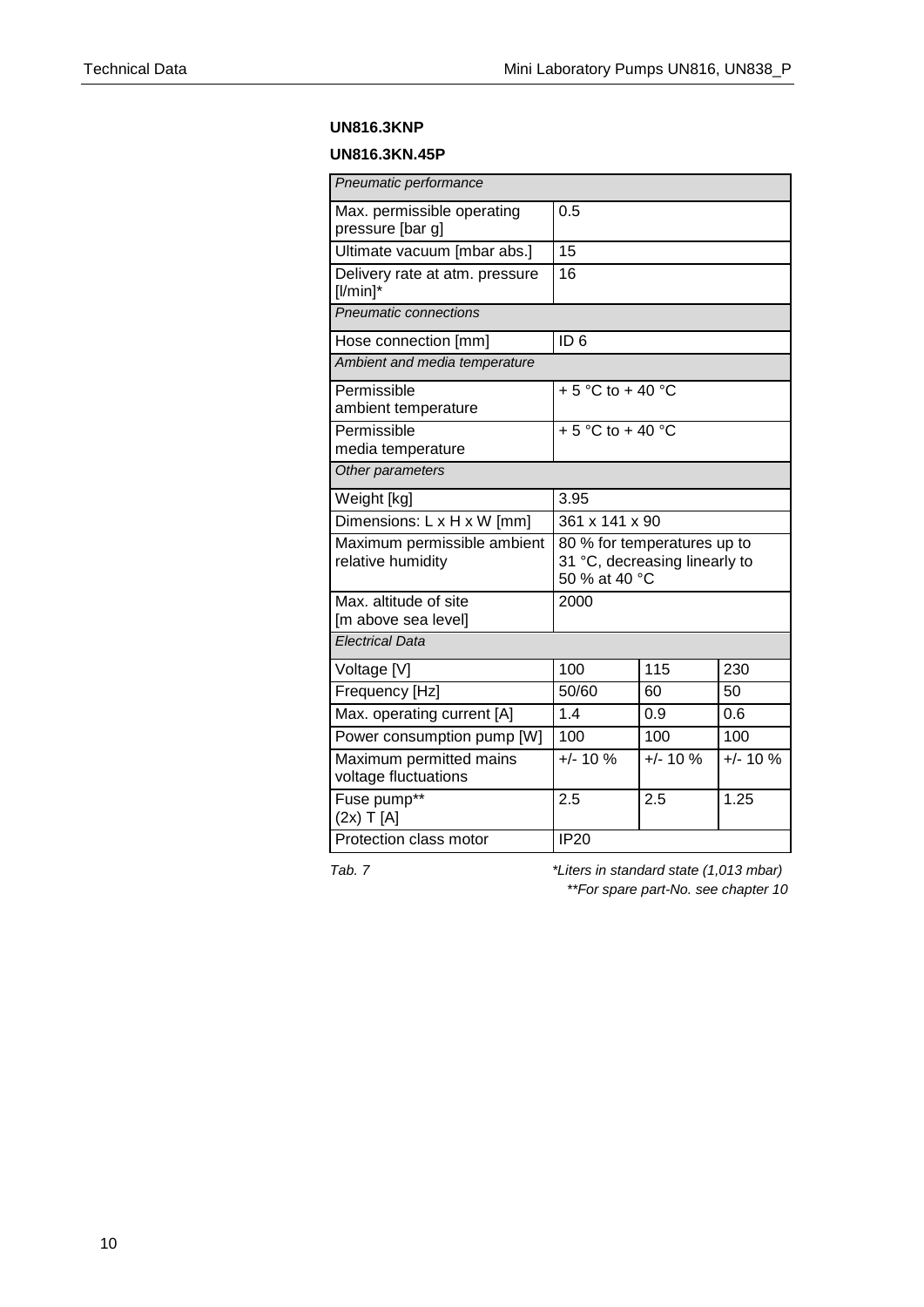#### **UN816.3KTP**

#### **UN816.3KT.45P**

| Pneumatic performance                            |                                                                               |                   |             |  |  |
|--------------------------------------------------|-------------------------------------------------------------------------------|-------------------|-------------|--|--|
| Max. permissible operating<br>pressure [bar g]   | 0.5                                                                           |                   |             |  |  |
| Ultimate vacuum [mbar abs.]                      | 20                                                                            |                   |             |  |  |
| Delivery rate at atm. pressure<br>$[1/min]$ *    | 16                                                                            |                   |             |  |  |
| Pneumatic connections                            |                                                                               |                   |             |  |  |
| Hose connection [mm]                             | ID <sub>6</sub>                                                               |                   |             |  |  |
| Ambient and media temperature                    |                                                                               |                   |             |  |  |
| Permissible<br>ambient temperature               | $+5 °C$ to $+ 40 °C$                                                          |                   |             |  |  |
| Permissible<br>media temperature                 |                                                                               | + 5 °C to + 40 °C |             |  |  |
| Other parameters                                 |                                                                               |                   |             |  |  |
| Weight [kg]                                      | 3.95                                                                          |                   |             |  |  |
| Dimensions: L x H x W [mm]                       | 361 x 141 x 90                                                                |                   |             |  |  |
| Maximum permissible ambient<br>relative humidity | 80 % for temperatures up to<br>31 °C, decreasing linearly to<br>50 % at 40 °C |                   |             |  |  |
| Max. altitude of site<br>[m above sea level]     | 2000                                                                          |                   |             |  |  |
| <b>Electrical Data</b>                           |                                                                               |                   |             |  |  |
| Voltage [V]                                      | 100                                                                           | 115               | 230         |  |  |
| Frequency [Hz]                                   | 50/60                                                                         | 60                | 50          |  |  |
| Max. operating current [A]                       | 1.4                                                                           | 0.9               | 0.6         |  |  |
| Power consumption pump [W]                       | 100                                                                           | 100               | 100         |  |  |
| Maximum permitted mains<br>voltage fluctuations  | $+/- 10 \%$                                                                   | $+/- 10 \%$       | $+/- 10 \%$ |  |  |
| Fuse pump**<br>$(2x)$ T [A]                      | 2.5                                                                           | 2.5               | 1.25        |  |  |
| Protection class motor                           | <b>IP20</b>                                                                   |                   |             |  |  |

*Tab. 8 \*Liters in standard state (1,013 mbar) \*\*For spare part-No. see chapter 10*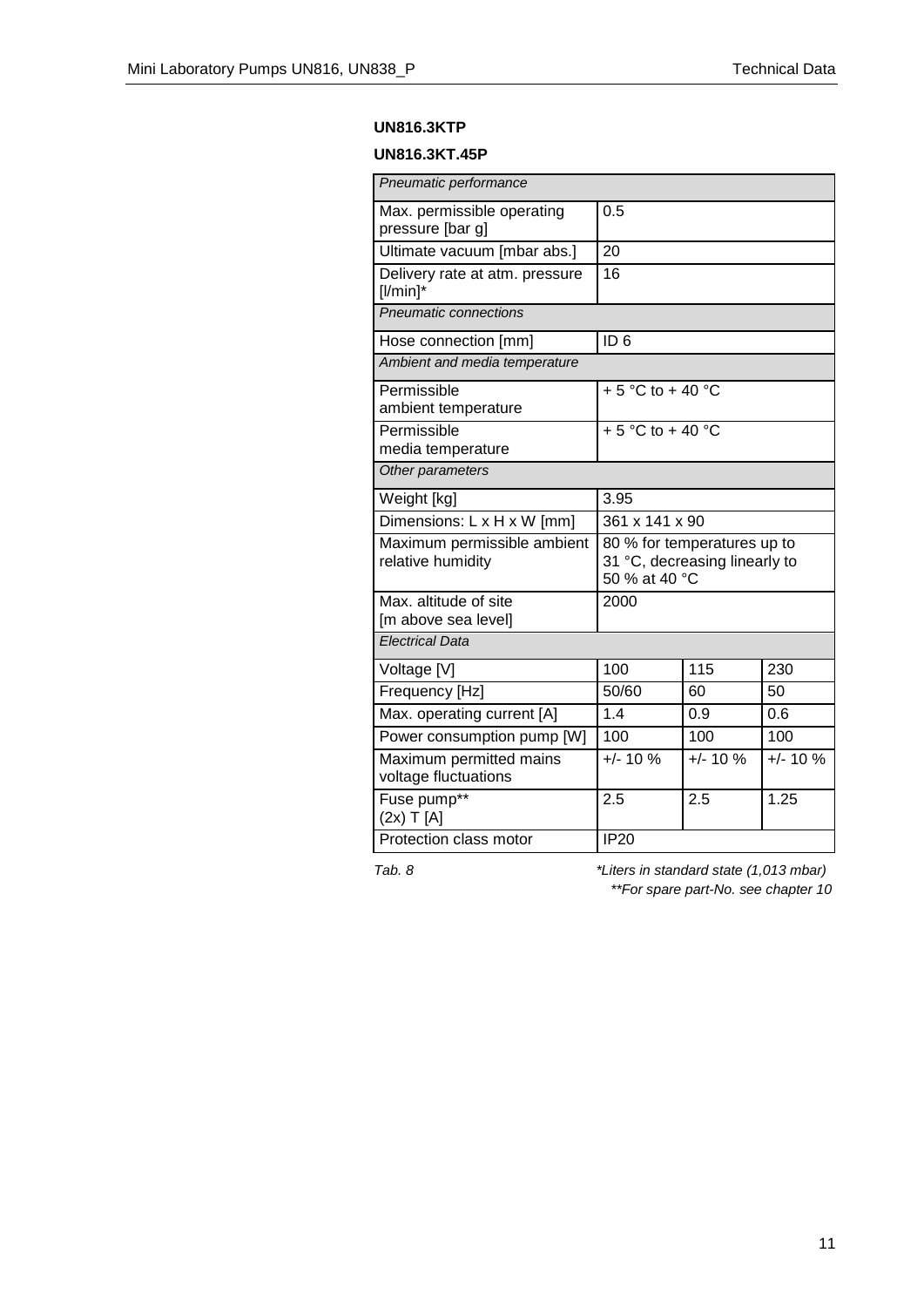#### **UN838.1.2KNP**

#### **UN838.1.2KN.45P**

| Pneumatic performance                            |                                                                               |                                       |              |               |  |
|--------------------------------------------------|-------------------------------------------------------------------------------|---------------------------------------|--------------|---------------|--|
| Max. permissible operating<br>pressure [bar g]   | 0.5                                                                           |                                       |              |               |  |
| Ultimate vacuum [mbar abs.]                      | 100                                                                           |                                       |              |               |  |
| Delivery rate at atm. pressure<br>$[1/min]$ *    | 37                                                                            |                                       |              |               |  |
| Pneumatic connections                            |                                                                               |                                       |              |               |  |
| Hose connection [mm]                             | <b>ID 10</b>                                                                  |                                       |              |               |  |
| Ambient and media temperature                    |                                                                               |                                       |              |               |  |
| Permissible<br>ambient temperature               |                                                                               | + 5 $^{\circ}$ C to + 40 $^{\circ}$ C |              |               |  |
| Permissible<br>media temperature                 | $+5$ °C to $+40$ °C                                                           |                                       |              |               |  |
| Other parameters                                 |                                                                               |                                       |              |               |  |
| Weight [kg]                                      | 6.8                                                                           |                                       |              |               |  |
| Dimensions: L x H x W [mm]                       | 404 x 210 x 110                                                               |                                       |              |               |  |
| Maximum permissible ambient<br>relative humidity | 80 % for temperatures up to<br>31 °C, decreasing linearly to<br>50 % at 40 °C |                                       |              |               |  |
| Max. altitude of site<br>[m above sea level]     | 2000                                                                          |                                       |              |               |  |
| <b>Electrical Data</b>                           |                                                                               |                                       |              |               |  |
| Voltage [V]                                      | 100                                                                           | 115                                   | 220          | 230           |  |
| Frequency [Hz]                                   | 50/60                                                                         | 60                                    | 60           | 50            |  |
| Max. operating current [A]                       | 1.2                                                                           | 0.8                                   | 0.45         | 0.5           |  |
| Power consumption pump [W]                       | 80                                                                            | 80                                    | 80           | 80            |  |
| Maximum permitted mains<br>voltage fluctuations  | $+/-$<br>10%                                                                  | $+/-$<br>10%                          | $+/-$<br>10% | $+/-$<br>10 % |  |
| Fuse pump**<br>$(2x)$ T [A]                      | 2.5                                                                           | 1.6                                   | 1.0          | 1.0           |  |
| Protection class motor<br><b>IP20</b>            |                                                                               |                                       |              |               |  |
|                                                  |                                                                               |                                       |              |               |  |

*Tab. 9 \*Liters in standard state (1,013 mbar) \*\*For spare part-No. see chapter 10*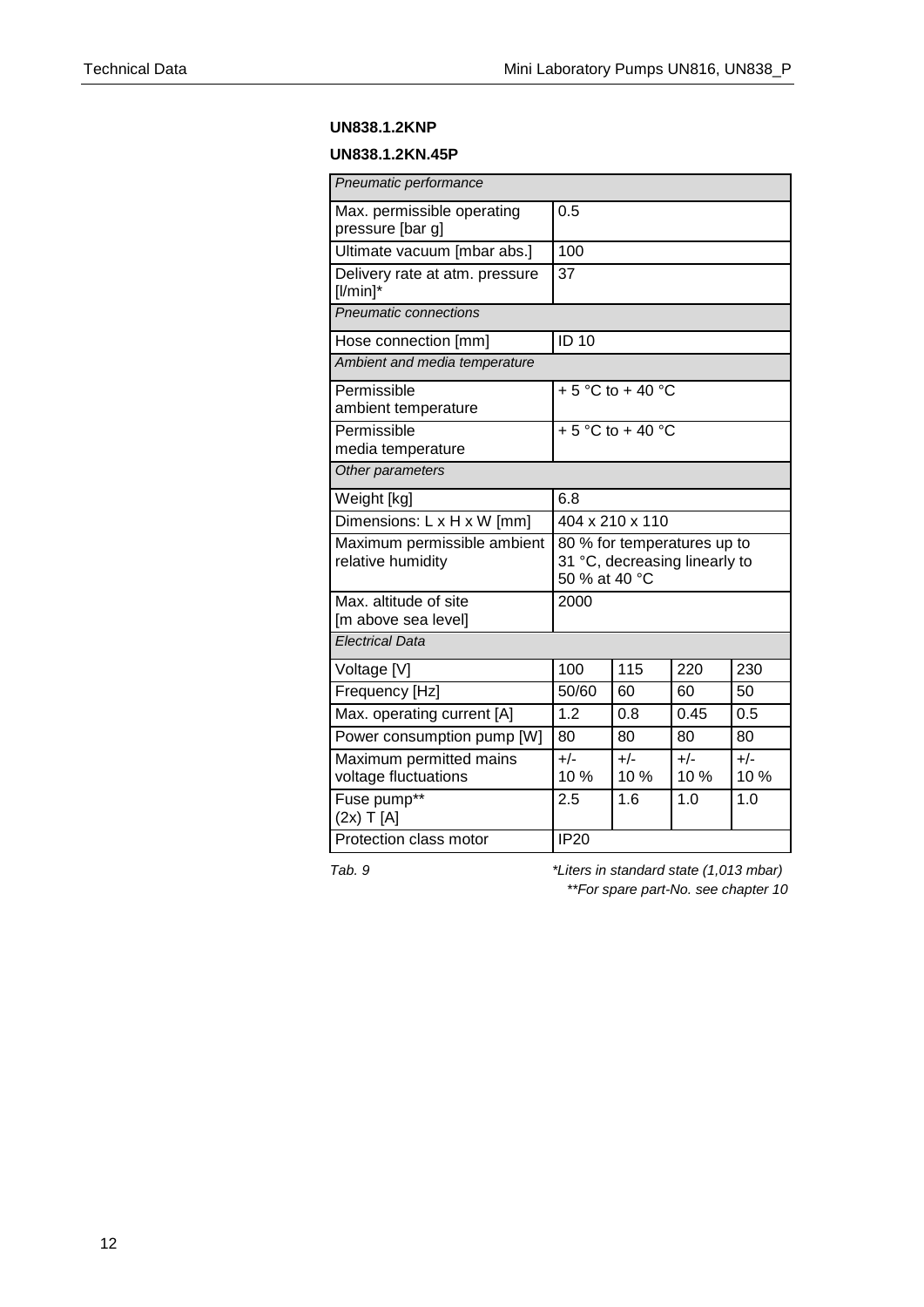#### **UN838.1.2KTP**

#### **UN838.1.2KT.45P**

| Pneumatic performance                            |                                                                               |                     |               |              |  |  |
|--------------------------------------------------|-------------------------------------------------------------------------------|---------------------|---------------|--------------|--|--|
| Max. permissible operating<br>pressure [bar g]   | 0.5                                                                           |                     |               |              |  |  |
| Ultimate vacuum [mbar abs.]                      | 150                                                                           |                     |               |              |  |  |
| Delivery rate at atm. pressure<br>$[1/min]$ *    | 37                                                                            |                     |               |              |  |  |
| Pneumatic connections                            |                                                                               |                     |               |              |  |  |
| Hose connection [mm]                             | <b>ID 10</b>                                                                  |                     |               |              |  |  |
| Ambient and media temperature                    |                                                                               |                     |               |              |  |  |
| Permissible<br>ambient temperature               |                                                                               | $+5$ °C to $+40$ °C |               |              |  |  |
| Permissible<br>media temperature                 | + 5 $^{\circ}$ C to + 40 $^{\circ}$ C                                         |                     |               |              |  |  |
| Other parameters                                 |                                                                               |                     |               |              |  |  |
| Weight [kg]                                      | 6.8                                                                           |                     |               |              |  |  |
| Dimensions: L x H x W [mm]                       | 404 x 210 x 110                                                               |                     |               |              |  |  |
| Maximum permissible ambient<br>relative humidity | 80 % for temperatures up to<br>31 °C, decreasing linearly to<br>50 % at 40 °C |                     |               |              |  |  |
| Max. altitude of site<br>[m above sea level]     | 2000                                                                          |                     |               |              |  |  |
| <b>Electrical Data</b>                           |                                                                               |                     |               |              |  |  |
| Voltage [V]                                      | 100                                                                           | 115                 | 220           | 230          |  |  |
| Frequency [Hz]                                   | 50/60                                                                         | 60                  | 60            | 50           |  |  |
| Max. operating current [A]                       | 1.2                                                                           | 0.8                 | 0.45          | 0.5          |  |  |
| Power consumption pump [W]                       | 80                                                                            | 80                  | 80            | 80           |  |  |
| Maximum permitted mains<br>voltage fluctuations  | $+/-$<br>10%                                                                  | $+/-$<br>10%        | $+/-$<br>10 % | $+/-$<br>10% |  |  |
| Fuse pump**<br>$(2x)$ T [A]                      | 2.5                                                                           | 1.6                 | 1.0           | 1.0          |  |  |
| Protection class motor                           | <b>IP20</b>                                                                   |                     |               |              |  |  |

*Tab. 10 \*Liters in standard state (1,013 mbar) \*\*For spare part-No. see chapter 10*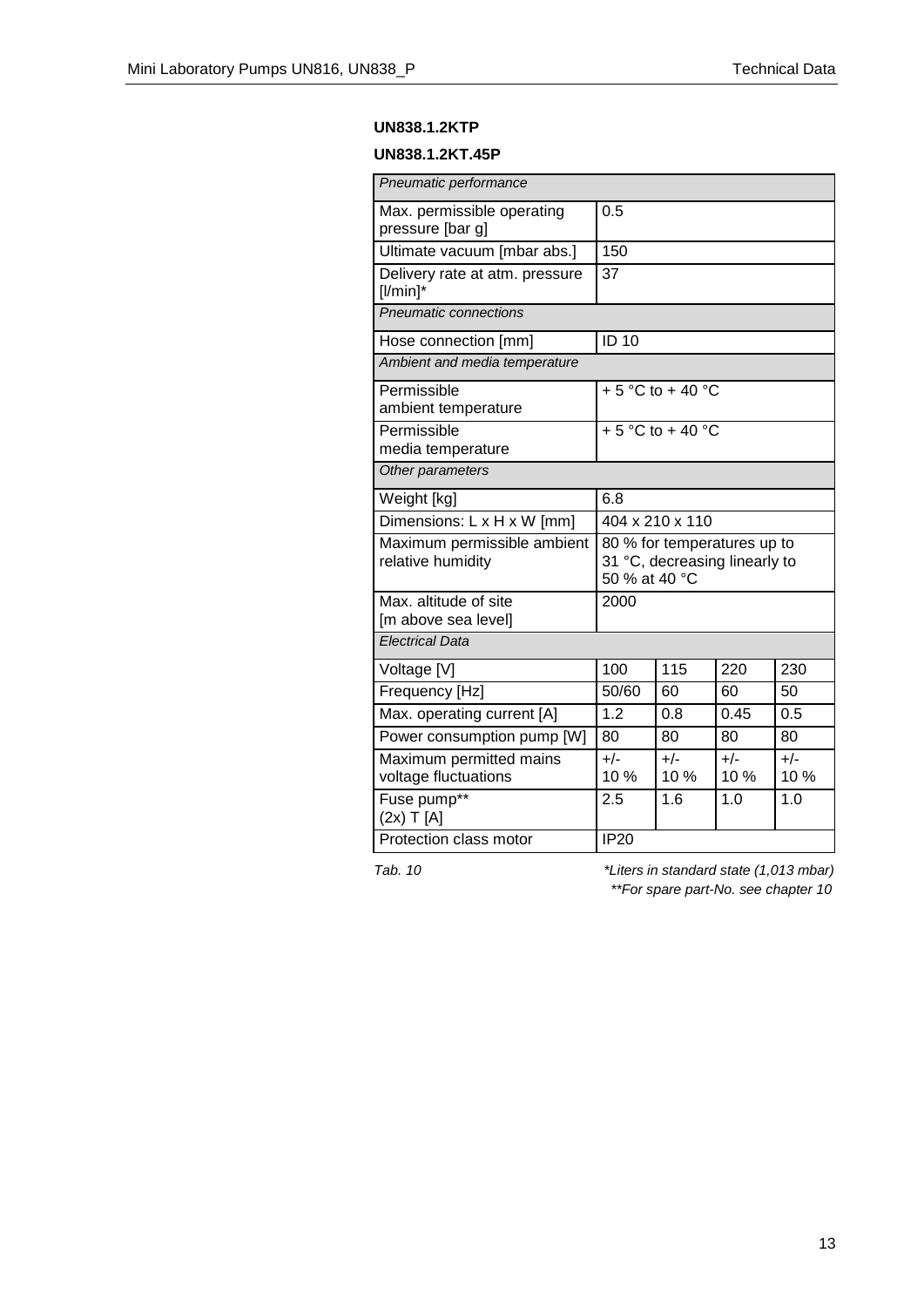#### **UN838.3KNP**

#### **UN838.3KN.45P**

| Pneumatic performance                                 |                                                                               |                                       |              |               |
|-------------------------------------------------------|-------------------------------------------------------------------------------|---------------------------------------|--------------|---------------|
| Max. permissible operating<br>0.5<br>pressure [bar g] |                                                                               |                                       |              |               |
| Ultimate vacuum [mbar abs.]                           | 12                                                                            |                                       |              |               |
| Delivery rate at atm. pressure<br>$[1/min]$ *         | 22                                                                            |                                       |              |               |
| Pneumatic connections                                 |                                                                               |                                       |              |               |
| Hose connection [mm]                                  | <b>ID 10</b>                                                                  |                                       |              |               |
| Ambient and media temperature                         |                                                                               |                                       |              |               |
| Permissible<br>ambient temperature                    |                                                                               | + 5 $^{\circ}$ C to + 40 $^{\circ}$ C |              |               |
| Permissible<br>media temperature                      | $+5$ °C to $+40$ °C                                                           |                                       |              |               |
| Other parameters                                      |                                                                               |                                       |              |               |
| Weight [kg]                                           | 6.8                                                                           |                                       |              |               |
| Dimensions: L x H x W [mm]                            | 404 x 210 x 110                                                               |                                       |              |               |
| Maximum permissible ambient<br>relative humidity      | 80 % for temperatures up to<br>31 °C, decreasing linearly to<br>50 % at 40 °C |                                       |              |               |
| Max. altitude of site<br>[m above sea level]          | 2000                                                                          |                                       |              |               |
| <b>Electrical Data</b>                                |                                                                               |                                       |              |               |
| Voltage [V]                                           | 100                                                                           | 115                                   | 220          | 230           |
| Frequency [Hz]                                        | 50/60                                                                         | 60                                    | 60           | 50            |
| Max. operating current [A]                            | 1.2                                                                           | 0.8                                   | 0.45         | 0.5           |
| Power consumption pump [W]                            | 80                                                                            | 80                                    | 80           | 80            |
| Maximum permitted mains<br>voltage fluctuations       | $+/-$<br>10 %                                                                 | $+/-$<br>10%                          | $+/-$<br>10% | $+/-$<br>10 % |
| Fuse pump**<br>$(2x)$ T [A]                           | 2.5                                                                           | 1.6                                   | 1.0          | 1.0           |
| Protection class motor<br><b>IP20</b>                 |                                                                               |                                       |              |               |

*Tab. 11 \*Liters in standard state (1,013 mbar) \*\*for spare part-No. see chapter 10*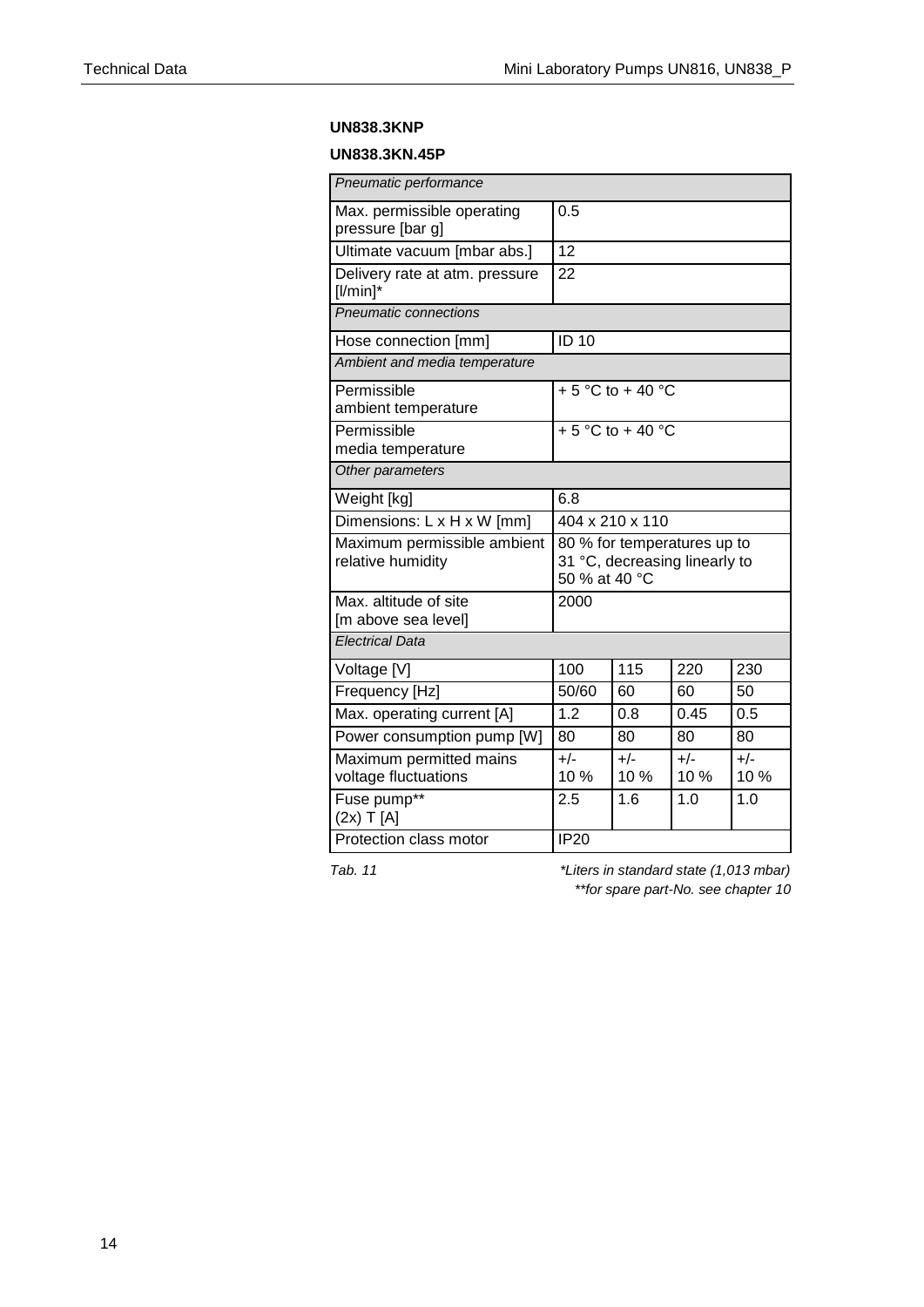#### **UN838.3KTP**

#### **UN838.3KT.45P**

| Pneumatic performance                                 |                                                                               |                   |               |              |
|-------------------------------------------------------|-------------------------------------------------------------------------------|-------------------|---------------|--------------|
| Max. permissible operating<br>0.5<br>pressure [bar g] |                                                                               |                   |               |              |
| Ultimate vacuum [mbar abs.]                           | 15                                                                            |                   |               |              |
| Delivery rate at atm. pressure<br>$[1/min]$ *         | 22                                                                            |                   |               |              |
| Pneumatic connections                                 |                                                                               |                   |               |              |
| Hose connection [mm]                                  | <b>ID 10</b>                                                                  |                   |               |              |
| Ambient and media temperature                         |                                                                               |                   |               |              |
| Permissible<br>ambient temperature                    |                                                                               | + 5 °C to + 40 °C |               |              |
| Permissible<br>media temperature                      | $+5$ °C to $+40$ °C                                                           |                   |               |              |
| Other parameters                                      |                                                                               |                   |               |              |
| Weight [kg]                                           | 6.8                                                                           |                   |               |              |
| Dimensions: L x H x W [mm]                            | 404 x 210 x 110                                                               |                   |               |              |
| Maximum permissible ambient<br>relative humidity      | 80 % for temperatures up to<br>31 °C, decreasing linearly to<br>50 % at 40 °C |                   |               |              |
| Max. altitude of site<br>[m above sea level]          | 2000                                                                          |                   |               |              |
| <b>Electrical Data</b>                                |                                                                               |                   |               |              |
| Voltage [V]                                           | 100                                                                           | 115               | 220           | 230          |
| Frequency [Hz]                                        | 50/60                                                                         | 60                | 60            | 50           |
| Max. operating current [A]                            | 1.2                                                                           | 0.8               | 0.45          | 0.5          |
| Power consumption pump [W]                            | 80                                                                            | 80                | 80            | 80           |
| Maximum permitted mains<br>voltage fluctuations       | $+/-$<br>10 %                                                                 | $+/-$<br>10 %     | $+/-$<br>10 % | $+/-$<br>10% |
| Fuse pump**<br>$(2x)$ T [A]                           | 2.5                                                                           | 1.6               | 1.0           | 1.0          |
| Protection class motor<br><b>IP20</b>                 |                                                                               |                   |               |              |

Tab. 12 **Tab. 12** \*Liters in standard state (1,013 mbar) \*\*for spare part-No. see chapter 10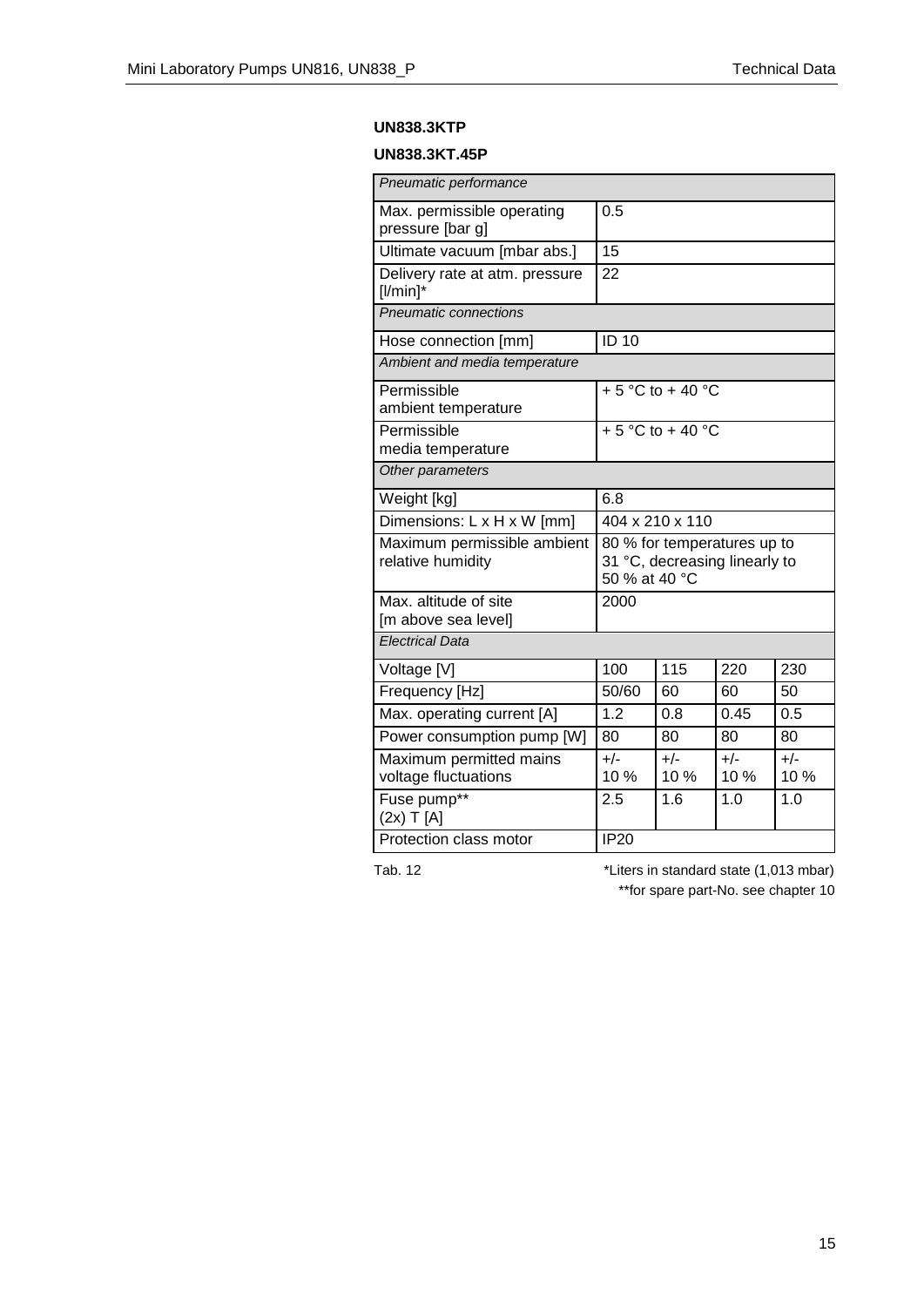# <span id="page-15-0"></span>**5. Design and Function**

### **Design UN816.1.2K\_P**

- 1 Outlet (pressure side)<br>2 Pneumatic connection
- **2** Pneumatic connection
- **3** Pump head
- **4** Inlet (suction side)
- **5** Power switch





### **Design UN816.3K\_P**

- **1** Inlet (suction side)<br>**2** Pneumatic connec
- **2** Pneumatic connection
- **3** Outlet (pressure side)
- **4** Pump head
- **5** Power switch





**Design UN838.1.2K\_P**

- **1** Inlet (suction side)
- **2** Pump head<br>**3** Outlet (press
- **3** Outlet (pressure side)
- **4** Pneumatic connection<br>**5** Power switch
- **5** Power switch

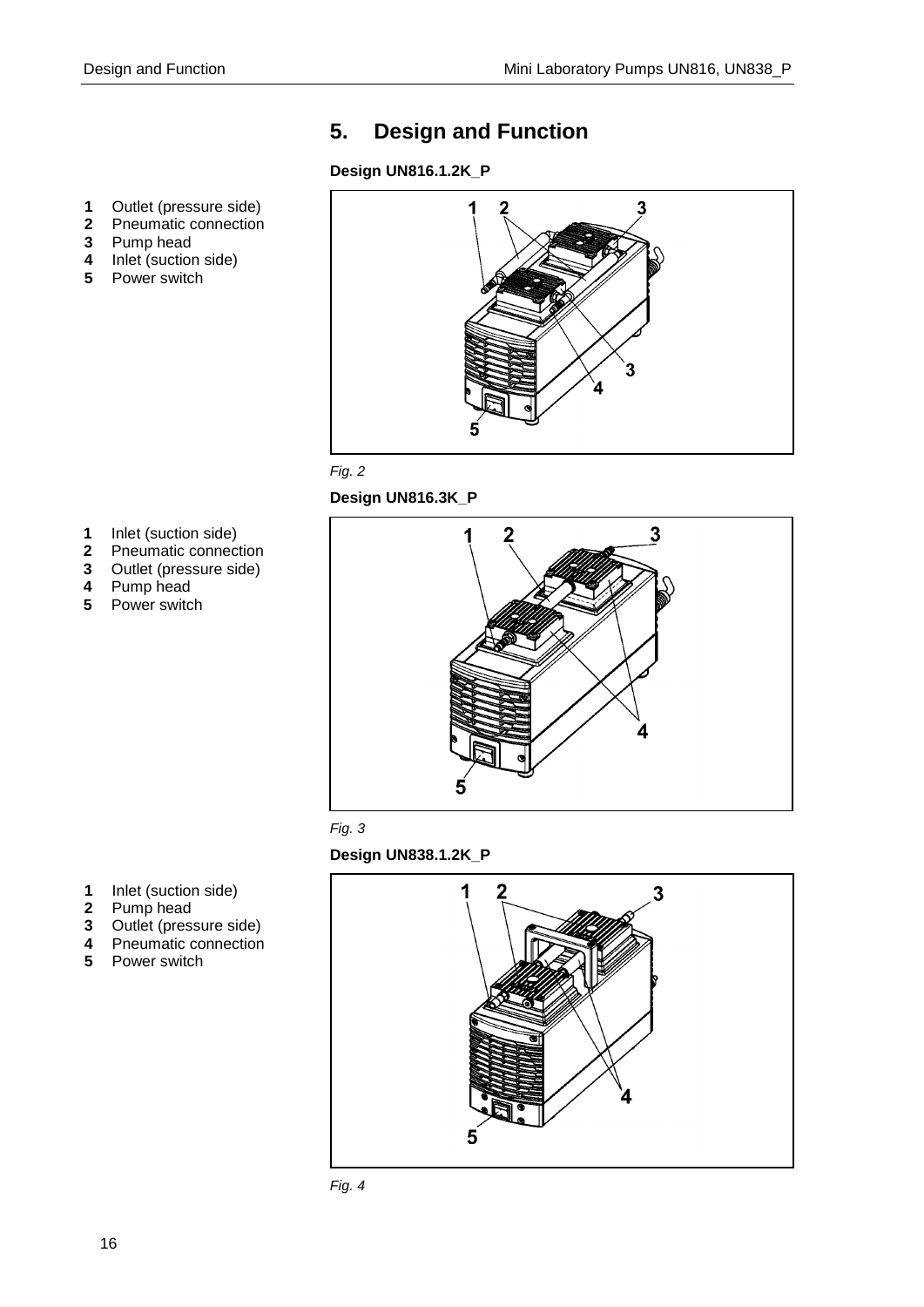#### **Design UN838.3K\_P**

- **1** Inlet (suction side)<br>**2** Pump head
- **2** Pump head<br>**3** Outlet (press
- **3** Outlet (pressure side)
- 4 Pneumatic connection<br>5 Power switch
- **5** Power switch



*Fig. 5* 

**Design UN8\_\_.1.2 \_\_.45P and UN 8\_\_.3 \_\_.45P**

- **1** Inlet (suction side)<br>**2** Outlet (pressure side
- 2 Outlet (pressure side)<br>3 Pneumatic connection
- **Pneumatic connection**
- **4** Pump head
- **5** Power switch<br>**6** Fine-adjustme
- **6** Fine-adjustment valve<br>**7** Manometer
- **7** Manometer



*Fig. 6*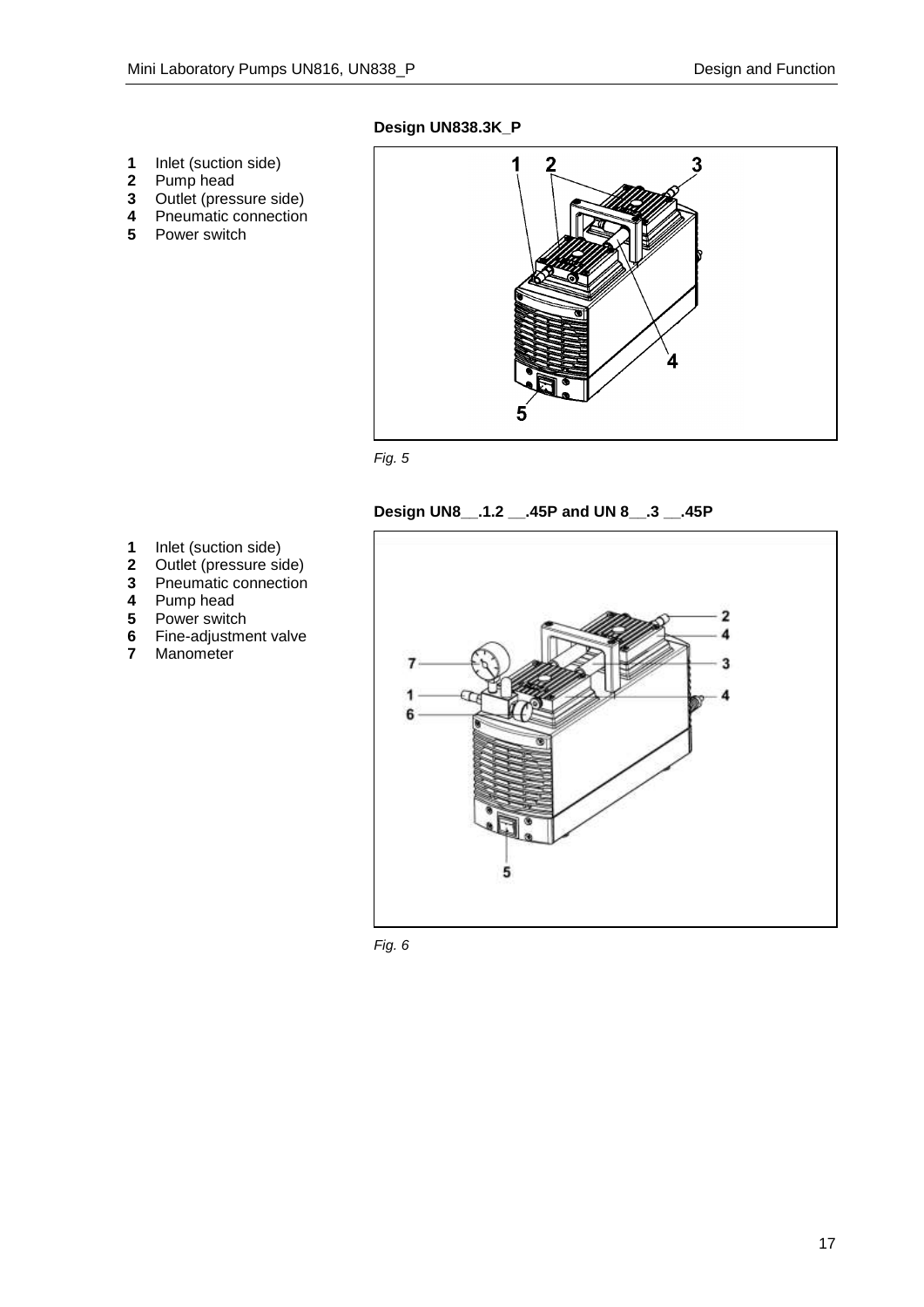#### **Function Diaphragm Pump**

- **1** Outlet valve<br>**2** Inlet valve
- **2** Inlet valve<br>**3** Transfer cl
- **3** Transfer chamber
- **4** Diaphragm
- **5** Eccentric
- **6** Connecting rod
- **7** Pump housing



*Fig. 7: Pump head*

Diaphragm pumps transfer, compress (depending on pump version) and evacuate gases and vapors.

The elastic diaphragm (**4**) is moved up and down by the eccentric (**5**) and the connecting rod (**6**). In the downward stroke it aspirates the gas to be transferred via the inlet valve (**2**). In the upward stroke, the diaphragm presses the medium out of the pump head via the outlet valve (**1**). The transfer chamber (**3**) is hermetically separated from the pump housing (**7**) by the diaphragm.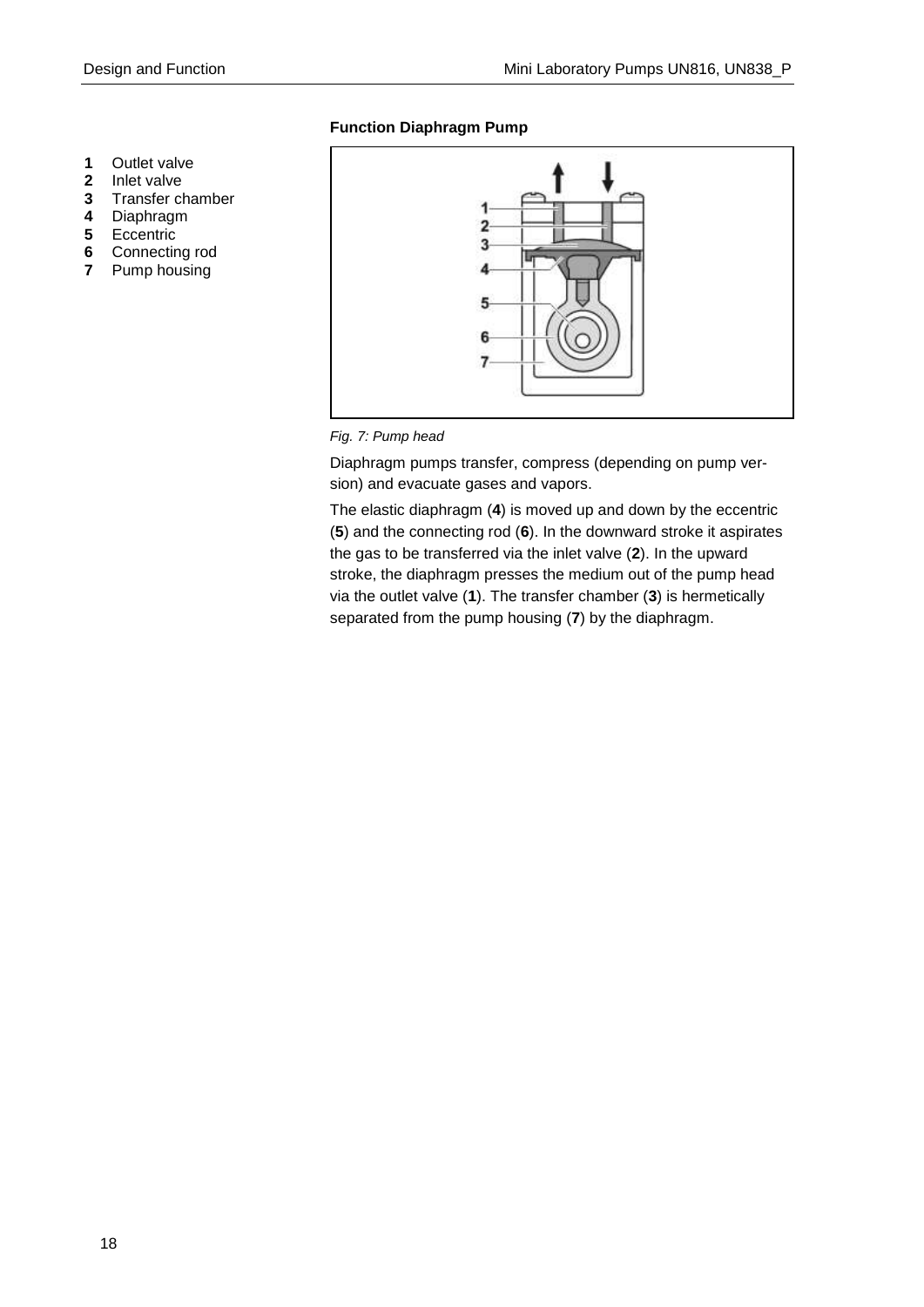### <span id="page-18-0"></span>**6. Installation and connection**

Only install and operate the pumps under the operating parameters and conditions described in chapter 4, Technical data.

Observe the safety precautions (see chapter 3).

#### **6.1. Installation**

- $\rightarrow$  Before installation, store the pump at the installation location to bring it up to room temperature.
- $\rightarrow$  See chapter 4, Technical data, for the dimensions of pump.
	- **→** Carefully transport the pump (from the underside or by the handle if applicable)
	- $\rightarrow$  Allow sufficient clearance around the vents at both ends to allow for the proper cooling air across the pump.
	- $\rightarrow$  Make sure that the installation location is dry and the pump is protected against rain, splash, hose and drip water.
	- $\rightarrow$  Choose a safe location (flat surface) for the pump.
	- $\rightarrow$  Protect the pump from dust.
	- $\rightarrow$  Protect the pump from vibrations and jolts.

#### **6.2. Connection**

 $\rightarrow$  Only connect components to the pump which are designed for the pneumatic data of the pump (see chapter 4). Connected components

Pump exhaust

**Dimensions** 

Lifting and Handling

Cooling air supply

Installation location

**Connection** 

A marking on the pump head shows the direction of flow. Ť

 $\rightarrow$  If the pump is used as a vacuum pump, safely discharge the

- 1. Remove the protective plugs from the pneumatic connectors of the pump.
- 2. Mount accessory parts filter or silencer (if present).

pump exhaust at the pump's pneumatic outlet.

- Before mounting the filter, unscrew the hose connector from T the thread in the pump head.
- 3. Connect the suction line and pressure line (UN816.\_K\_P: tube ID 6 mm and N 838.\_K.18: tube ID 10 mm).
- 4. Lay the suction and pressure line at a downward angle to prevent condensate from running into the pump.
- 5. Place the power cable's plug into a properly grounded shockproof power outlet.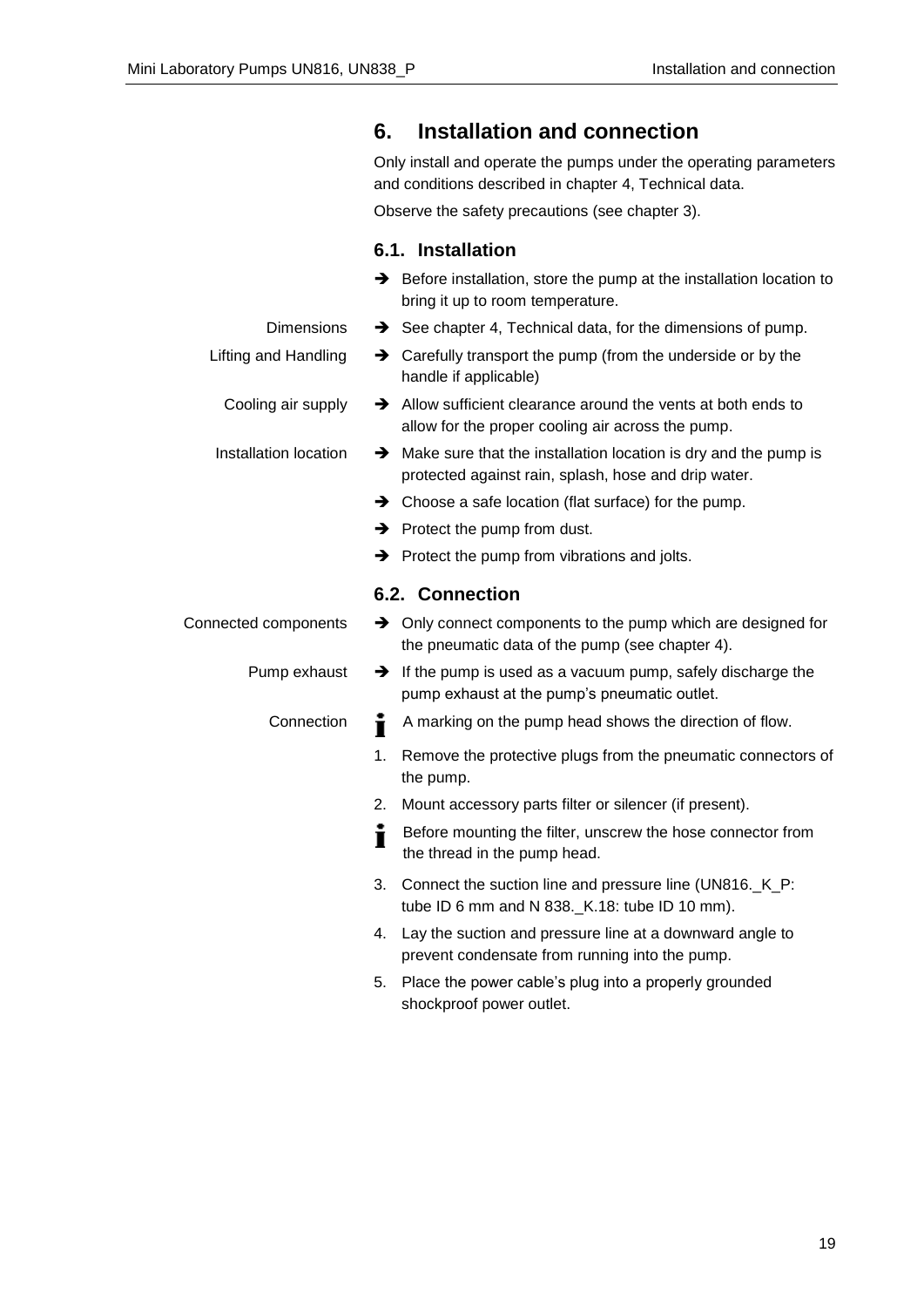### <span id="page-19-0"></span>**7. Operation**

### **7.1. Preparing for Start-up**

Before switching on the pump, observe the following points:

|      | Operational requirements                                                                 |  |
|------|------------------------------------------------------------------------------------------|--|
| Pump | All hoses attached properly                                                              |  |
|      | Fan openings not blocked                                                                 |  |
|      | Specifications of the power supply correspond with<br>the data on the pump's type plate. |  |
|      | The pump outlet is not closed or constricted.                                            |  |

*Tab. 13*

### **7.2. Starting**

- $\rightarrow$  Only operate the pump under the operating parameters and conditions described in chapter 4, Technical data.
- $\rightarrow$  Make sure the pump is used properly (see chapter 2.1).
- $\rightarrow$  Make sure the pump is not used improperly (see chapter 2.2).
- $\rightarrow$  Observe the safety precautions (see chapter 3).



Hazard of the pump head bursting due to excessive pressure increase

 $\rightarrow$  Do not exceed max. permissible operating pressure (see chapter 4).

- $\rightarrow$  Monitor pressure during operation.
- $\rightarrow$  If the pressure exceeds the maximum permissible operating pressure, immediately shut down pump and eliminate fault (see chapter 9. Troubleshooting).
- $\rightarrow$  Only throttle or regulate the air or gas quantity in the suction line to prevent the maximum permissible operating pressure from being exceeded.
- $\rightarrow$  If the air or gas quantity in the pressure line is throttled or regulated, make sure that the maximum permissible operating pressure of the pump is not exceeded.
- Excessive pressure (with all of the related hazards) can be Ť prevented by placing a bypass line with a pressure-relief valve between the pressure and suction side of the pump. For further information, contact your KNF technical adviser.

#### → With the pump at a standstill, open pressure and suction lines to normal atmospheric pressure. Pump standstill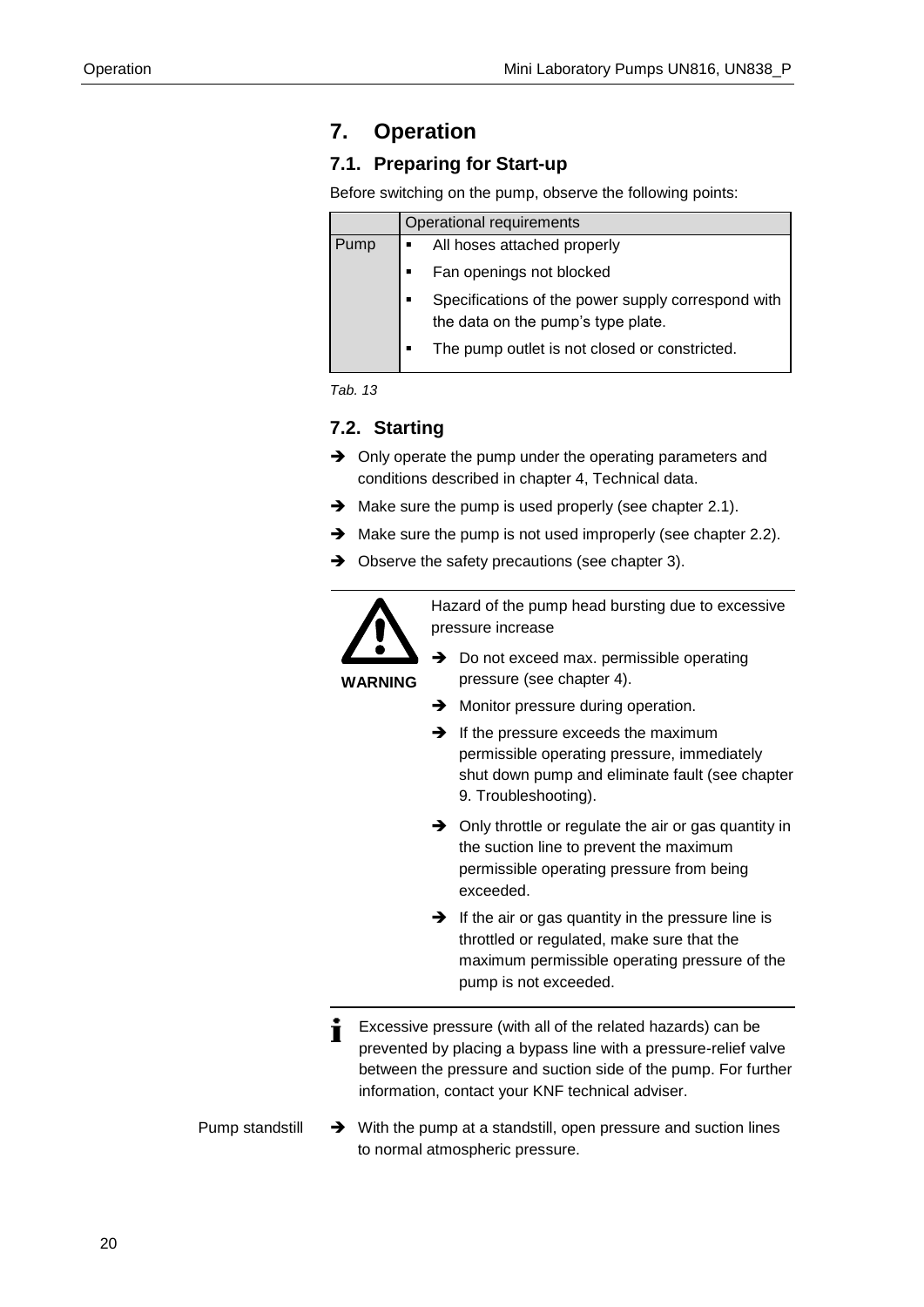

Automatic starting can cause personal injury and pump damage

When the operation of the pump is interrupted by the thermal switch, the pump will restart automatically after cooling down.

- $\rightarrow$  After triggering of the thermal protection or in the event of power failure, remove the pump's mains plug from the socket so that the pump cannot start uncontrollably.
- $\rightarrow$  Attempt work on the pump only if the pump is separated from mains power.

### **7.3. Switching pump on and off**

#### **Switching pump on**

- The pump may not start up against pressure or suction during Ť switch-on. This also applies in operation following a brief power failure. If a pump starts against pressure or vacuum, it may block. This activates the thermal switch, and the pump switches off.
- $\rightarrow$  Make sure that no vacuum or pressure is present in the lines during switch-on.
- $\rightarrow$  Switch on pump with mains switch (see fig. 2 to 6, depending on pump type)

#### **Switching off the pump/removing from operation**

- → When transferring aggressive media, flush the pump prior to switch-off to increase the service life of the diaphragm (see chapter 8.2.1).
- $\rightarrow$  Switch off pump with mains switch (see fig. 2 to 6, depending on pump type).
- $\rightarrow$  Open pressure and suction lines to normal atmospheric pressure.
- $\rightarrow$  Disconnect the power source.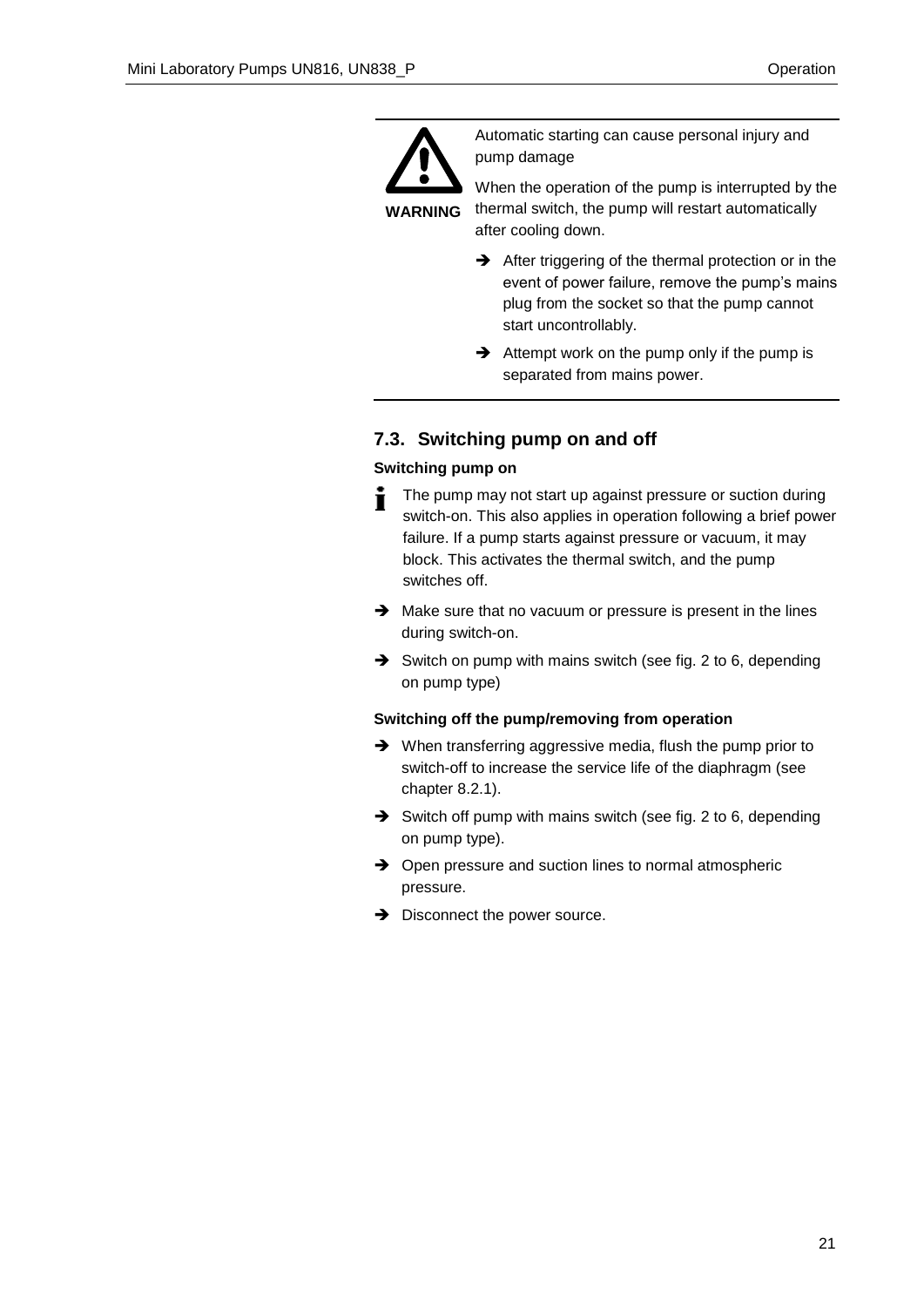

*Fig. 8: Fine-adjustment valve*

### **7.4. Adjusting flow volume** (**versions with fineadjustment valve**)

 $\rightarrow$  Regulate the flow volume of the pump at the valve knob of fine-adjustment valve (see fig. 8/**1**).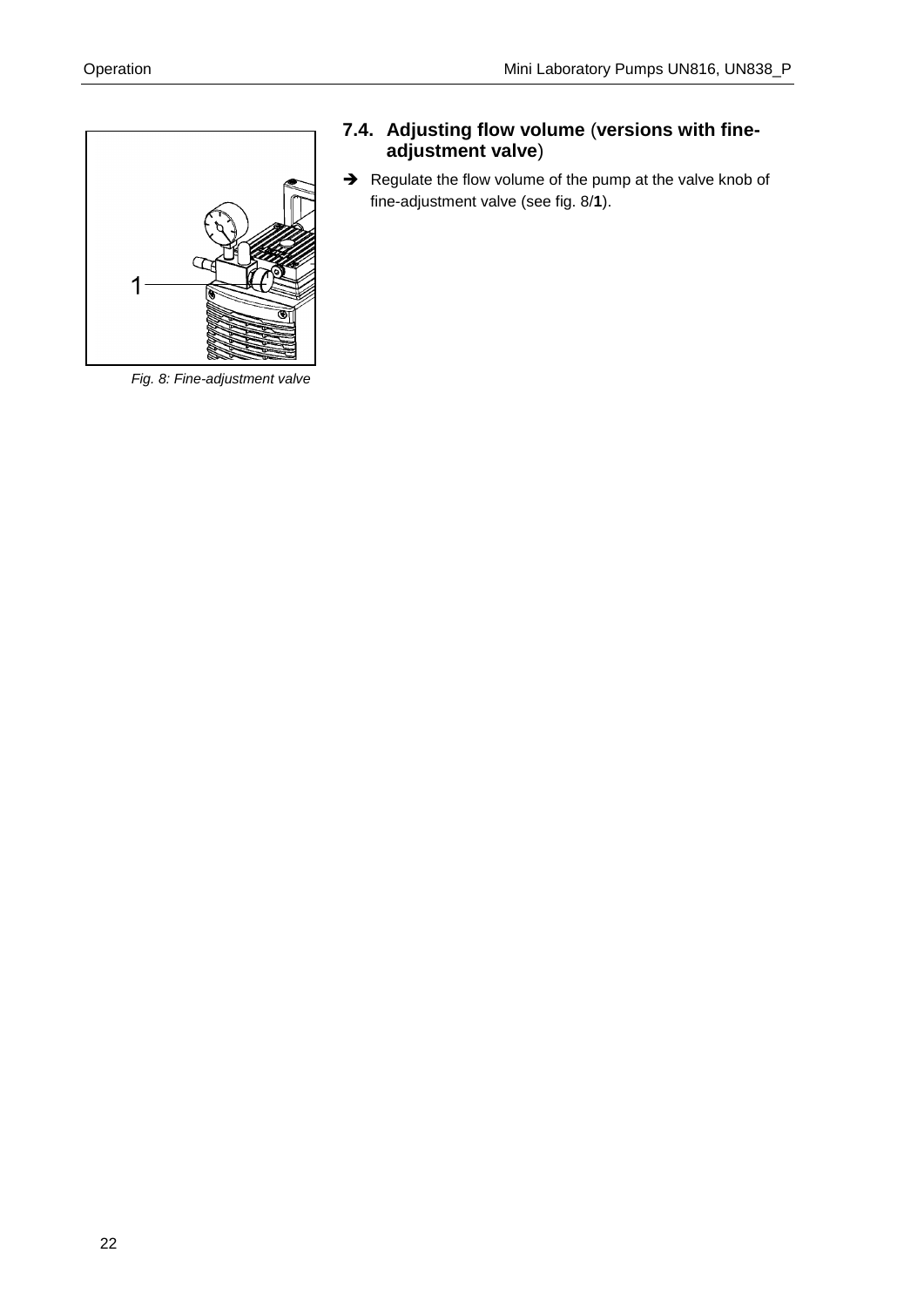## <span id="page-22-0"></span>**8. Servicing**

### **8.1. Servicing Schedule**

| Component                              | Servicing interval                                   |
|----------------------------------------|------------------------------------------------------|
| Pump                                   | Regular inspection for external damage<br>or leaks   |
| Filter (Accessory)                     | Replace if it is dirty                               |
| Diaphragm and valve<br>plates/sealings | Replace at the latest, when pump<br>output decreases |

*Tab. 14*

#### **8.2. Cleaning**

İ When cleaning, make sure that no liquids enter the inside of the housing.

#### **8.2.1. Flushing Pump**

 $\rightarrow$  Before switching off the pump, flush it with air (if neccesary for safety reasons: with an inert gas) for about five minutes under atmospheric conditions (ambient pressure).

#### **8.2.2. Cleaning Pump**

- $\rightarrow$  As far as possible, clean the parts with a dry cloth.
- $\rightarrow$  Only use solvents for cleaning if the head materials cannot be attacked (check the resistance of the material!).
- $\rightarrow$  If compressed air is available, blow out the components.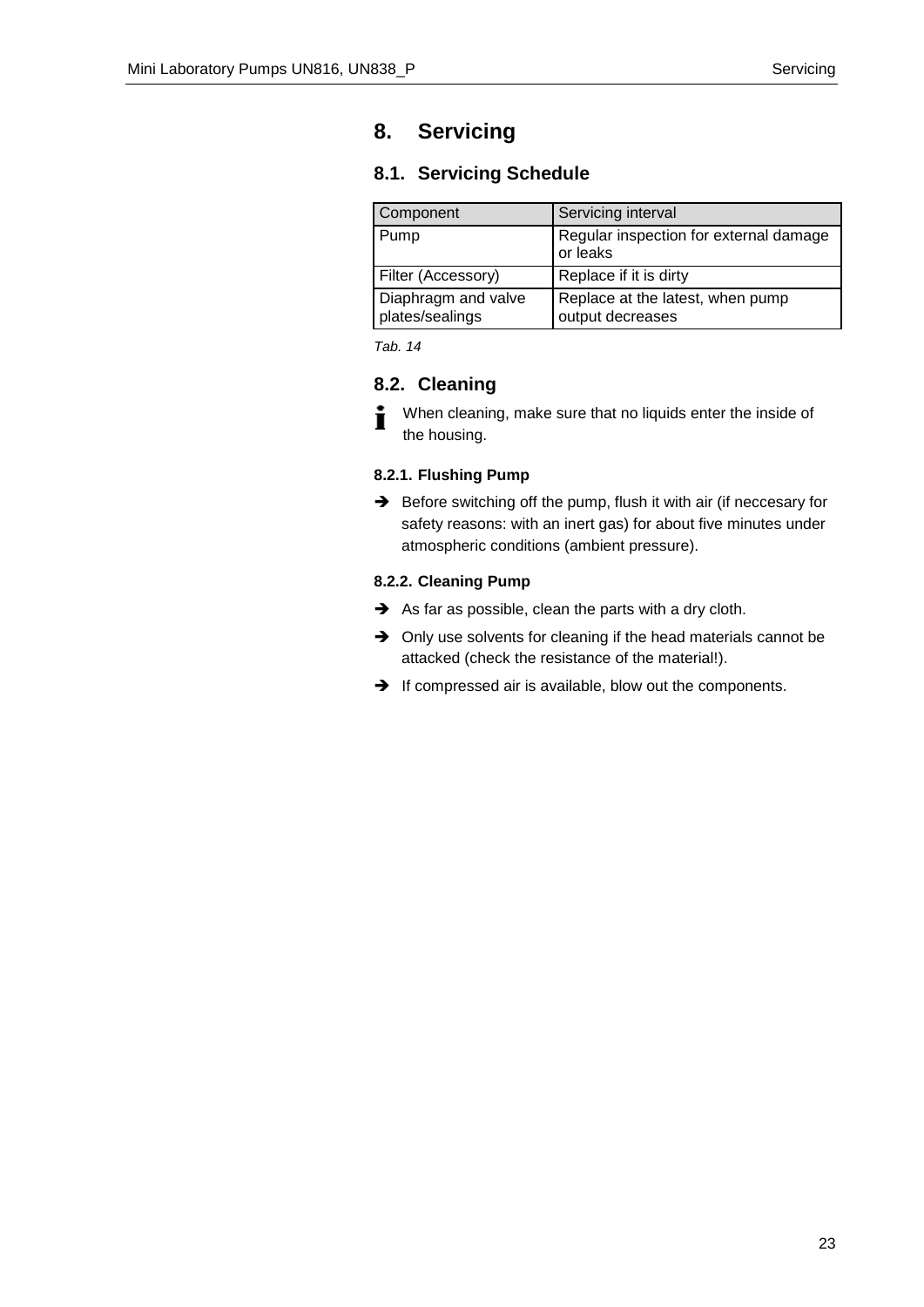|                          | 8.3. Changing Diaphragm and Valves                                                               |  |  |
|--------------------------|--------------------------------------------------------------------------------------------------|--|--|
|                          | 8.3.1. UN816. KP                                                                                 |  |  |
| Conditions               | Pump is switched off and mains plug is removed from the<br>٠<br>socket                           |  |  |
|                          | Pump is clean and free of hazardous materials<br>٠                                               |  |  |
|                          | Tubes removed from pump's pneumatic inlet and outlet<br>٠                                        |  |  |
| Spare parts/tools        | Spare part/tool                                                                                  |  |  |
|                          | Service Set (according to chapter 10)                                                            |  |  |
|                          | Philips-head screwdriver No. 2                                                                   |  |  |
|                          | Small screwdriver (blade width 0.5 mm)                                                           |  |  |
|                          | Pencil                                                                                           |  |  |
|                          | Tab. 15                                                                                          |  |  |
| Information on procedure | Always replace diaphragm and valve plates/sealings together<br>to maintain the pump performance. |  |  |
|                          | Replace the diaphragms and valve plates/sealings of two-<br>→<br>headed pumps consecutively.     |  |  |
|                          | Health hazard due to dangerous substances<br>in the pump!                                        |  |  |
|                          | Depending on the substance transferred, caustic<br>burns or poisoning are possible.<br>WARNING   |  |  |

- → Wear protective clothing if necessary, e.g. protective gloves.
- $\rightarrow$  Flush pump before replacing the diaphragm and valve plates/sealings (see chapter 8.2.1).



*Fig. 9: Removing pump heads*

#### **Removing pump heads**

- 1. At both pump heads: Mark the position of head plate (**4**), intermediate plate (**1**), cover (**13**) and housing (**14**) relative to each other by a drawing line (**M**) with a pencil. This helps avoid incorrect assembly later.
- 2. At both pump heads: Undo the 4 screws (**5**) in the head plate (**4**).
- 3. Remove both pump heads (each consisting of a head plate (**4**) and intermediate plate (**1**)) together from the pump housing (**14**).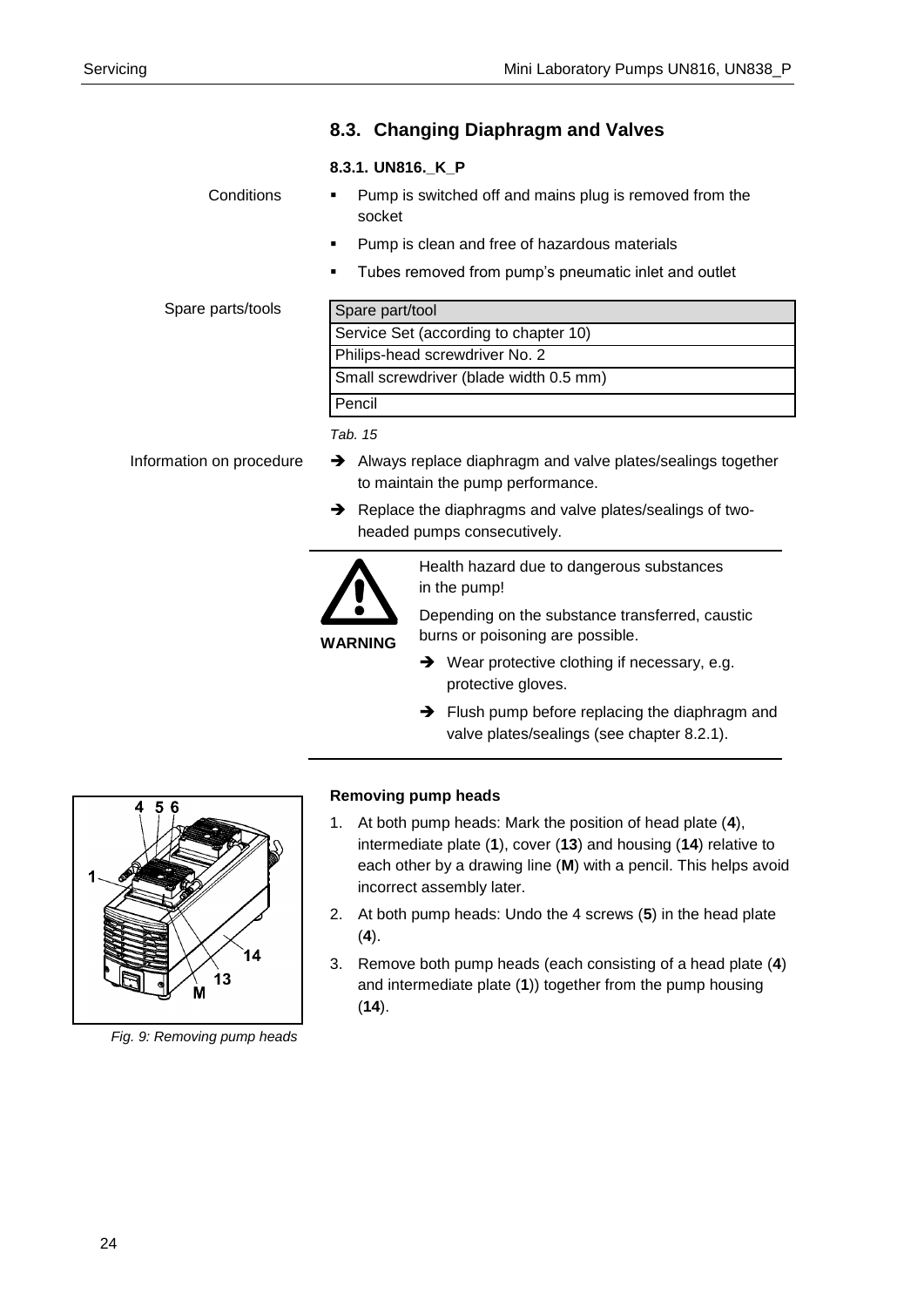

*Fig. 10: Pump head (exploded drawing)*

#### **Change diaphragm**

- Replace the diaphragms consecutively to ensure the same Ī number of diaphragm spacers is used as before.
- 1. Push down one diaphragm (**11**) to bring the other diaphragm to top dead centre.
- 2. Lift the edge of the highest diaphragm (**11**) and, gripping it on opposite sides, unscrew it by turning counter-clockwise.
- Make sure the diaphragm spacers (**12**) on the thread of the Ť diaphragm (**11**) do not fall into the pump housing.
- 3. Take the diaphragm spacers (**12**) off the threaded portion of the diaphragm (**11**) and retain them.
- 4. Check that all parts are free from dirt and clean them if necessary (see chapter 6. Cleaning).
- 5. Put the diaphragm spacers (**12**) on the thread of the new diaphragm (**11**).
- 6. Push down the diaphragm (**11**) of the second pump head until the connecting rod (connecting part between motor shaft and diaphragm) is at top dead centre.
- 7. Screw the new diaphragm (**11**), complete with diaphragm spacers (**12**), into the connecting rod (clockwise) and tighten it by hand.
- 8. Carry out steps 1 to 7 for the second pump head.

#### **Changing the valve plates/sealings**

- Replacing the valve plates/sealings of pump-heads Ť consecutively.
- 1. Only for Pumps UN816.3KNP, UN816.3KTP, UN816.3KN.45P and UN816.3KT.45P: Pull the connecting tube (**10**) out of one of the two head plates

(**4**); take care to ensure that the sealing (**8**) and the O-ring (**9**) are not lost.

- 2. For one pump head: Use a small screwdriver to undo the two screw caps (**6**) on the pump head and then undo the screws (**7**).
- 3. Separate the head plate (**4**) from intermediate plate (**1**).
- 4. Remove the valve plates/sealings (**2**) from the intermediate plate (**1**).
- 5. Check that the valve seats, intermediate plate (**1**) and the head plate (**4**) are clean; if scratches or distortion are evident on these parts they should be replaced.
- 6. Lay the new valve plates/sealings (**2**) in the recesses in the intermediate plate (**1**). The valve plates/sealings for suction and pressure sides are identical, as are upper and lower sides of the valve plates/sealings.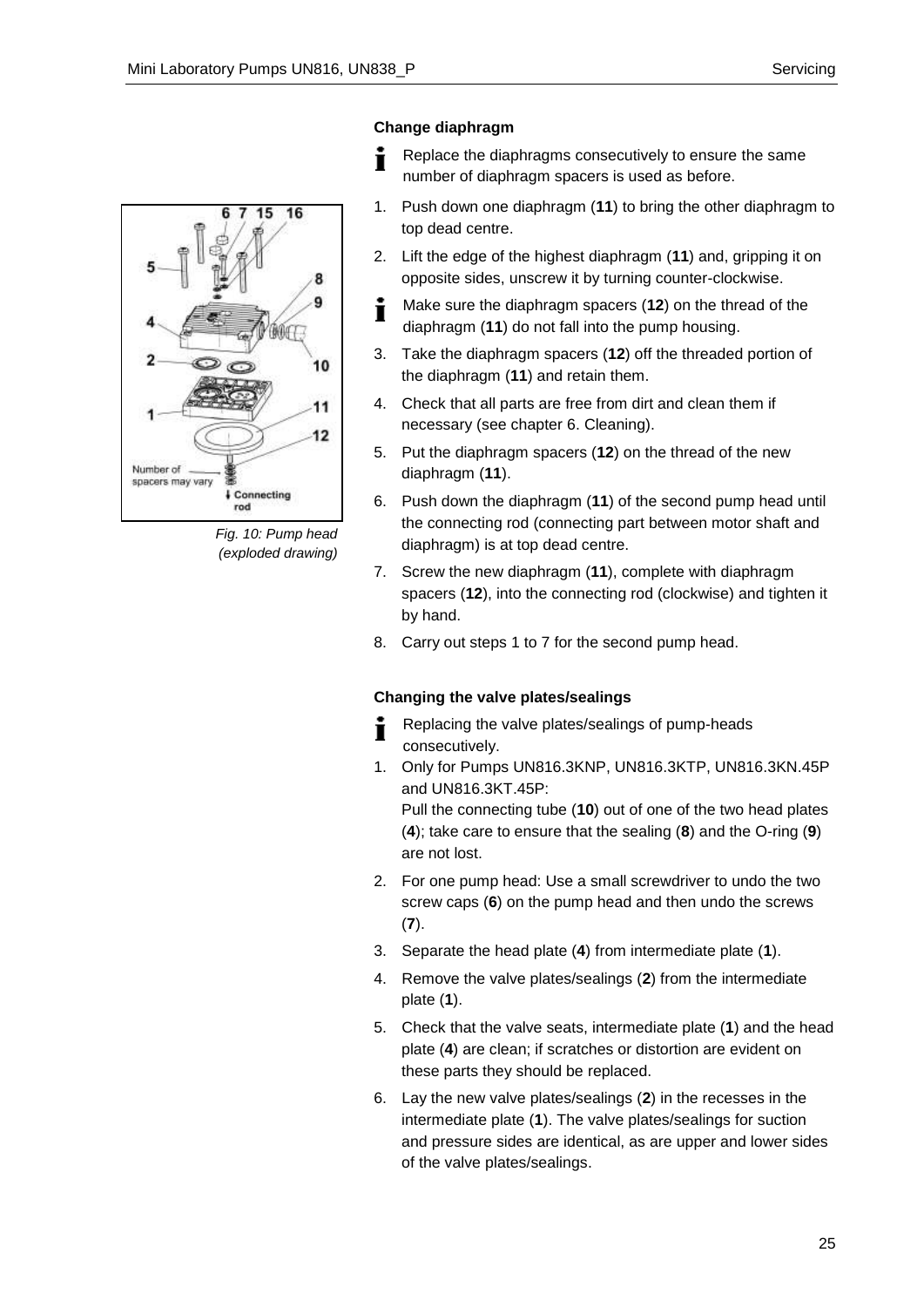

*Fig. 11: Orientation disk spring*

- 7. Check that the valve plates/sealings (**2**) are not deformed by moving them gently sideways in their recesses.
- 8. Place the head plate (**4**) on the intermediate plate (**1**), in the position indicated by the marking (**M**).
- 9. Check that the head plate (**4**) is centred by moving it gently sideways.
- 10. Join the head plate (**4**) and the intermediate plate (**1**): Tighten the two screws (**7**) (tightening torque: 70 Ncm).
- For placement of disk spring (**15**) and washer (**16**) and for Ť orientation of disk spring see fig. 11.
- 11. Install the screw caps (**6**).
- 12. Carry out steps 2 to 11 for the second pump head.
- 13. Dispose of the old diaphragms and valve plates/sealings properly.

#### **Refit pump heads**

1. Only for pumps UN816.3KNP, UN816.3KTP, UN816.3KN.45P and UN816.3KT.45P:

Put the sealing (fig. 10/**8**) into the head plate (**4**); push the connecting tube (**10**) into the hole in the head plate (**4**).

- It is necessary to ensure that the O-ring (**9**) lies on the end of Ť the connecting tube.
- 2. Place the two pump heads that are joined by the pneumatic connecting tube(s) (**10**) on the housing according to the markings (**M**).
- Make sure the cover (**13**) is placed on the pump head and is Т not jammed. For this, carefully slide a small screw driver between the cover (**13**) and the pump head
- If the cover is jammed between the intermediate plate (**1**) and Ť head plate (**4**), then the pump will not provide the nominal pneumatical performance.
- 3. On both pump heads: Gently tighten the screws (**5**), evenly and diagonally (tightening torque: 3 Nm).

#### **Final steps**

- 1. Reconnect suction and pressure line to the pump.
- 2. Reconnect the pump to the electricity supply.

If you have any question about servicing call your KNF technical adviser (see last page for contact telephone number).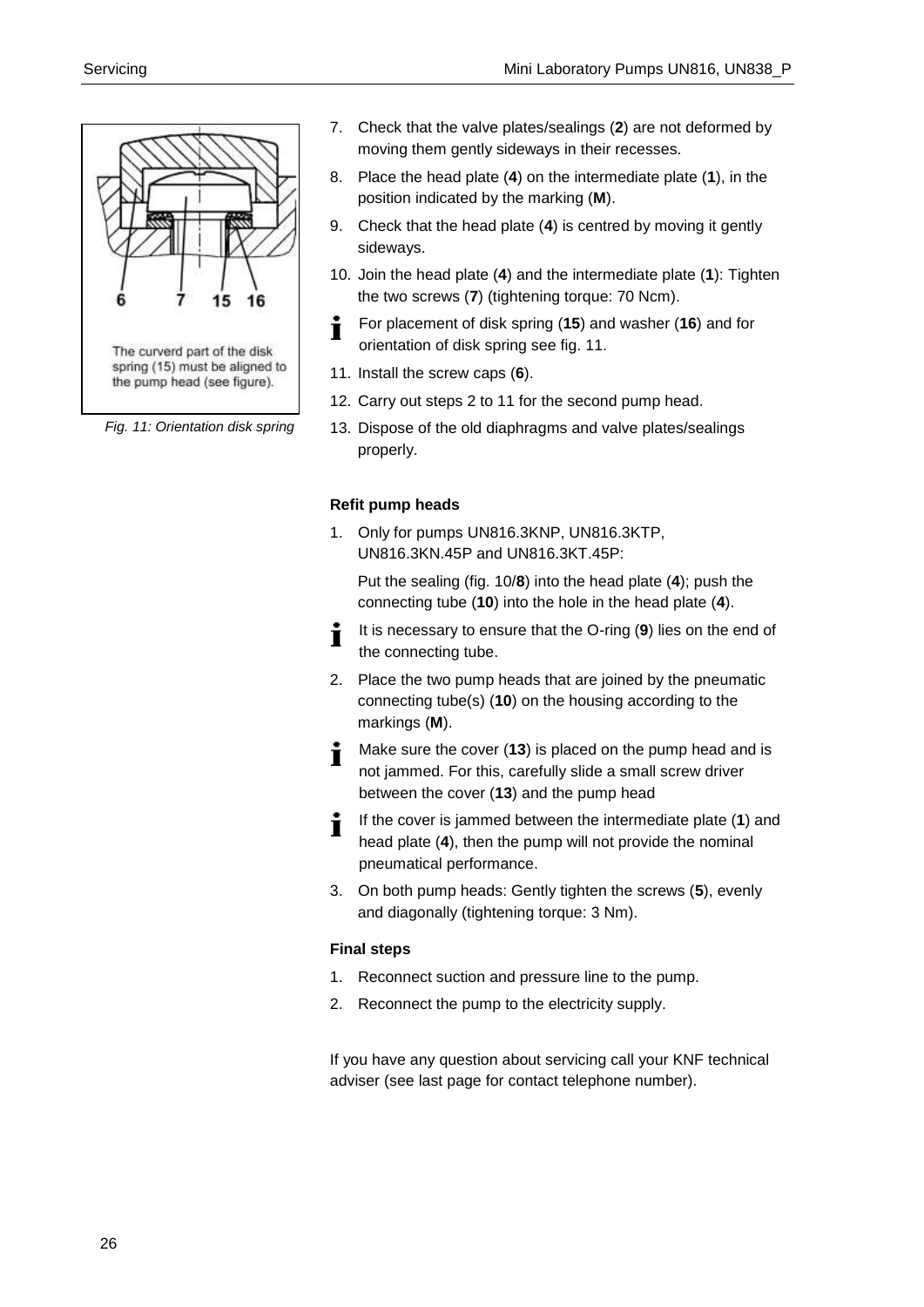removed from the

#### **8.3.2. UN838.\_K\_P**

| Conditions | $\mathbf{E}$ . | Pump is switched off and mains plug is removed from the<br>socket |
|------------|----------------|-------------------------------------------------------------------|
|            |                | • Pump is clean and free of hazardous materials                   |
|            |                | Tubes removed from pump's pneumatic inlet and outlet              |
|            |                |                                                                   |

| Spare parts/tools                      |  |
|----------------------------------------|--|
| Service Set (according to chapter 10)  |  |
| Philips-head screwdriver No. 2         |  |
| Small screwdriver (blade width 0.5 mm) |  |
| Pencil                                 |  |

#### *Tab. 16*

Information on procedure

Spare parts/tools

Always replace diaphragm and valve plates/sealings together to maintain the pump performance.

 $\rightarrow$  Replace the diaphragms and valve plates/sealings of the pump heads consecutively.



Health hazard due to dangerous substances in the pump!

Depending on the substance transferred, caustic burns or poisoning are possible.

- → Wear protective clothing if necessary, e.g. protective gloves.
- $\rightarrow$  Flush pump before replacing the diaphragm and valve plates/sealings (see chapter 8.2.1).



*Fig. 12: Remove pump heads*

#### **Remove pump heads**

- 1. At both pump heads: Mark the position of head plate (**4**), intermediate plate (**1**), cover (**13**) and housing (**14**) relative to each other by a drawing line (**M**) with a pencil. This helps avoid incorrect assembly later.
- 2. At both pump heads: Undo the 4 screws (**5**) in the head plate (**4**).
- 3. Remove both pump heads (each consisting of a head plate (**4**) and intermediate plate (**1**)) together from the pump housing (**14**).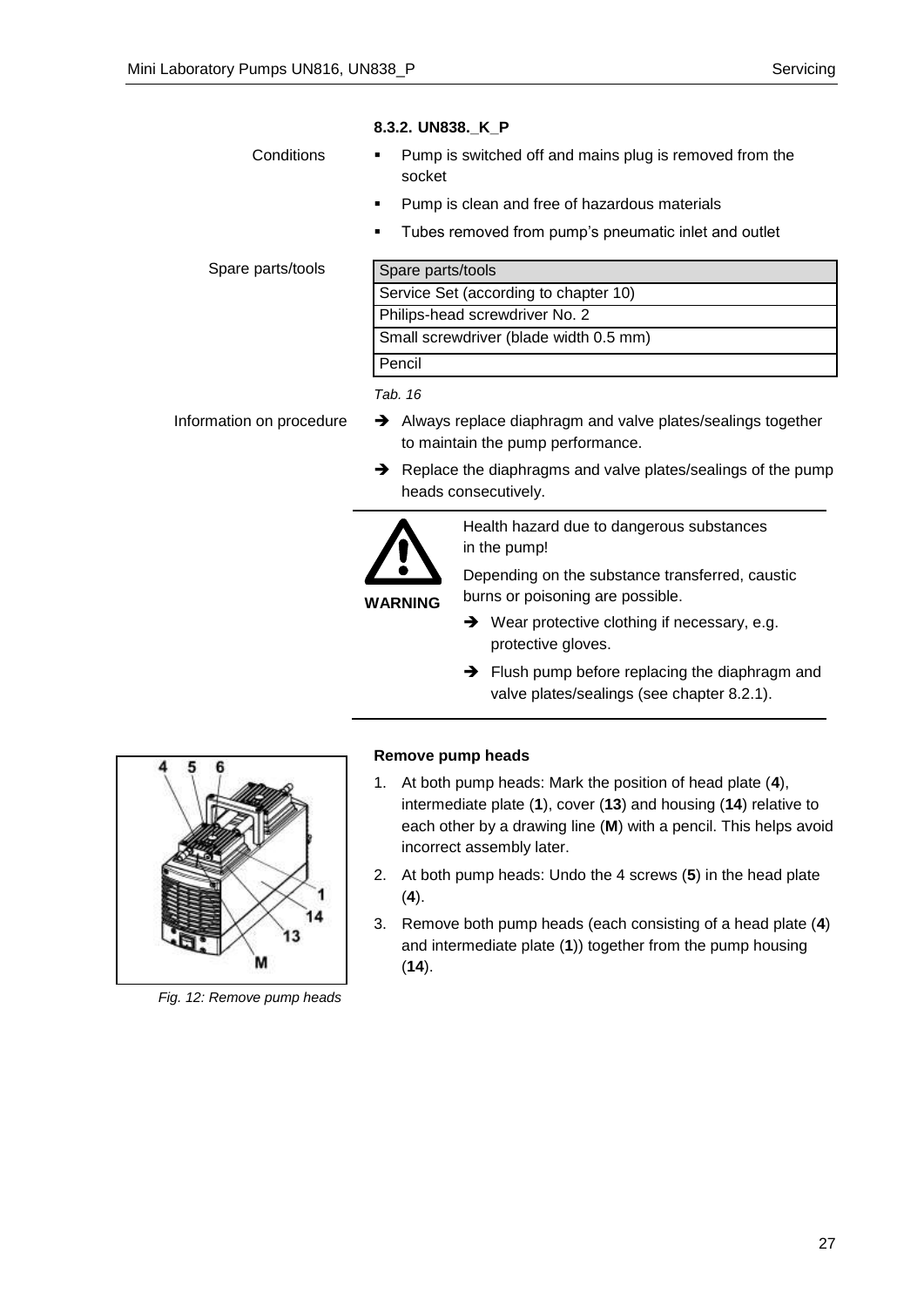

*Fig. 13: Pump head (Exploded drawing)*

### **Change diaphragm**

- Replace the diaphragms consecutively to ensure that the same number of diaphragm spacers is used as before.
- 1. Push down one diaphragm (**11**) to bring the other diaphragm to top dead centre.
- 2. Lift the edge of the highest diaphragm (**11**) and, gripping it on opposite sides, unscrew it by turning counter-clockwise.
- Make sure the diaphragm spacers (**12**) on the thread of the Ť diaphragm (**11**) do not fall into the pump housing.
- 3. Take the diaphragm spacers (**12**) off the threaded portion of the diaphragm (**11**) and retain them.
- 4. Check that all parts are free from dirt and clean them if necessary (see chapter 6. Cleaning).
- 5. Put the diaphragm spacers (**12**) on the thread of the new diaphragm (**11**).
- 6. Push down the diaphragm (**11**) of the second pump head until the connecting rod (connecting part between motor shaft and diaphragm) is at top dead centre.
- 7. Screw the new diaphragm (**11**), complete with diaphragm spacers (**12**), into the connecting rod (clockwise) and tighten it by hand.
- 8. Carry out steps 1 to 7 for the second pump head.

#### **Changing the valve plates/sealings**

- 1. For one pump head: Use a small screwdriver to undo the screw cap (**6**) on the pump head and then undo the screw (**7**).
- 2. Separate the head plate (**4**) from intermediate plate (**1**).
- 3. Remove the valve plates/sealings (**2**) from the intermediate plate (**1**).
- 4. Check that the valve seats, intermediate plate (**1**) and the head plate (**4**) are clean; if scratches or distortion are evident on these parts they should be replaced.
- 5. Lay the new valve plates/sealings (**2**) in the recesses in the intermediate plate (**1**). The valve plates/sealings for suction and pressure sides are identical, as are upper and lower sides of the valve plates/sealings.
- 6. Check that the valve plates/sealings (**2**) are not deformed by moving them gently sideways in their recesses.
- 7. Place the head plate (**4**) on the intermediate plate (**1**), in the position indicated by the marking (**M**).
- 8. Check that the head plate (**4**) is centred by moving it gently sideways.
- 9. Join the head plate (**4**) and the intermediate plate (**1**): Tighten the two screws (**7**) (tightening torque: 70 Ncm).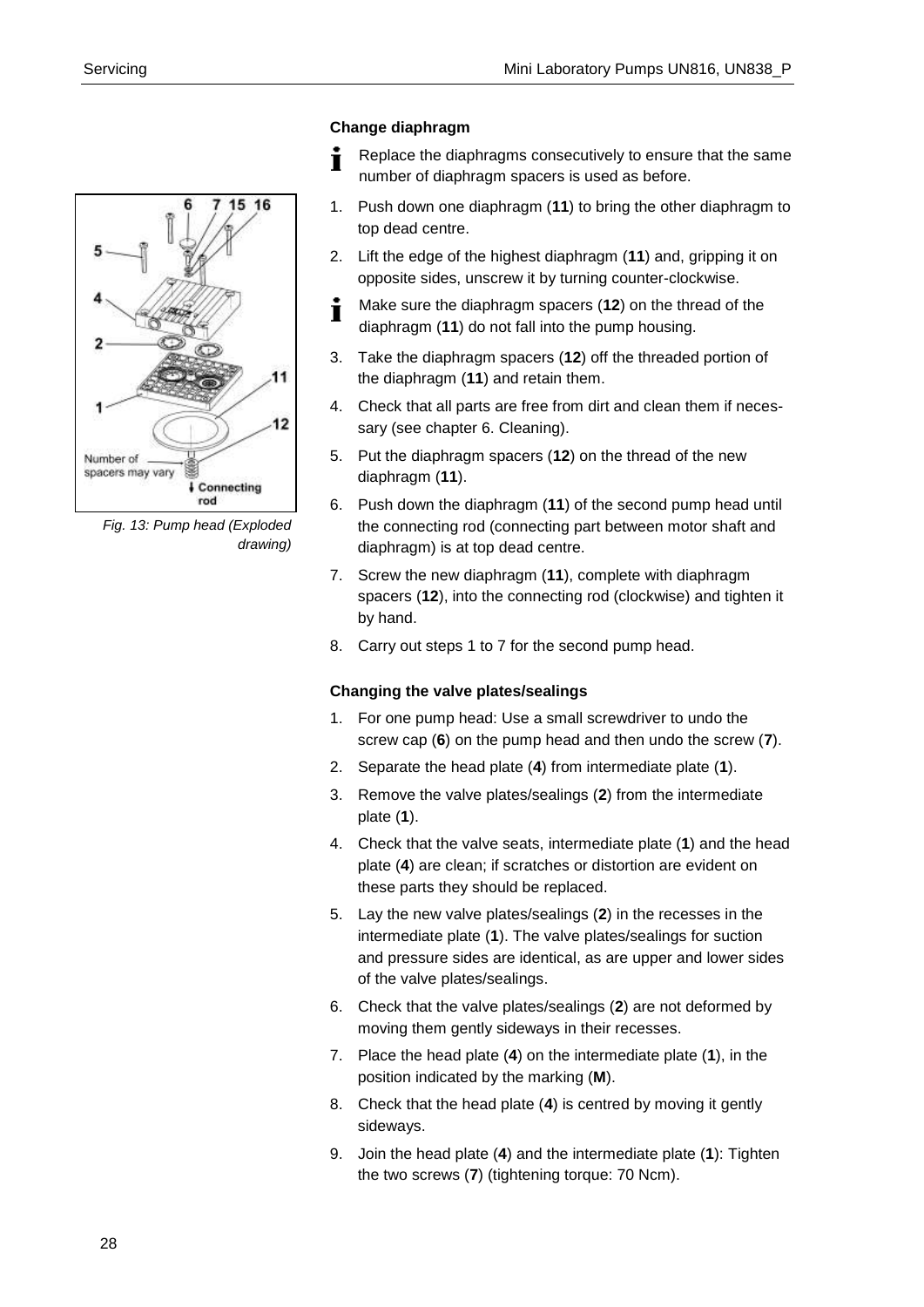

*Fig. 14: Orientation disk spring*

- i For placement of disk spring (**15**) and washer (**16**) and for orientation of disk spring see fig. 14.
- 10. Install the screw caps (**6**).
- 11. Carry out steps 1 to 10 for the second pump head.
- 12. Dispose of the old diaphragms and valve plates/sealings properly.

#### **Refit pump heads**

- 1. Place the two pump heads that are joined by the pneumatic connecting tube on the housing according to the markings (**M**).
- Ť Make sure the cover (fig. 12/**13**) is placed on the pump head and is not jammed. For this, carefully slide a small screw driver between the cover (**13**) and the pump head.
- If the cover is jammed between the intermediate plate (**1**) and Ť head plate (**4**), then the pump will not provide the nominal pneumatical performance.
- 2. On both pump heads: Gently tighten the screws (**5**), evenly and diagonally (tightening torque: 3 Nm)

#### **Final steps**

- 1. Reconnect suction and pressure line to the pump.
- 2. Reconnect the pump to the electricity supply.

If you have any question about servicing call your KNF technical adviser (see last page for contact telephone number).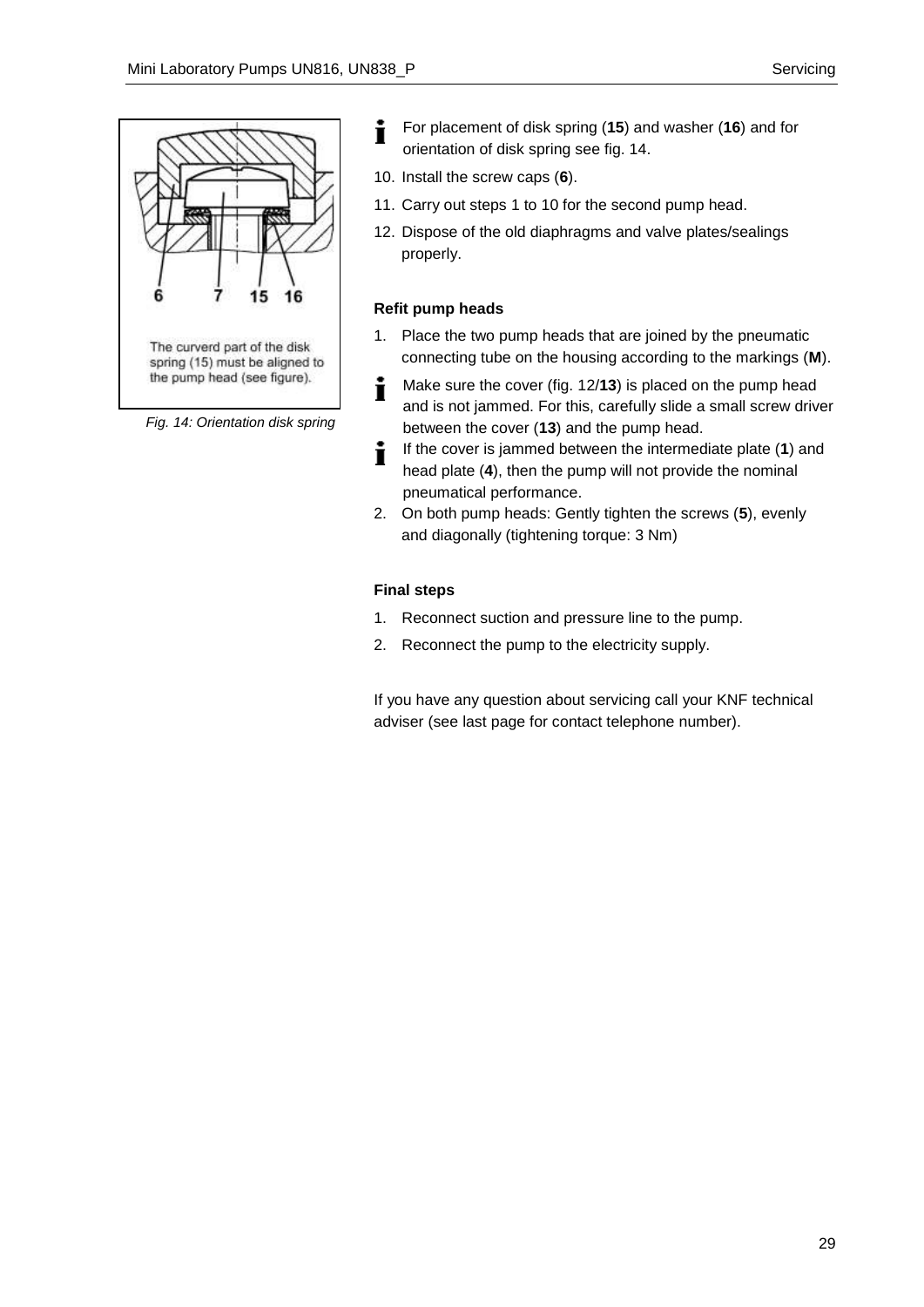# <span id="page-29-0"></span>**9. Troubleshooting**



Extreme danger from electrical shock!

 $\rightarrow$  Disconnect the pump power supply before working on the pump.

 $\rightarrow$  Make sure the pump is de-energized and secure.

#### → Check the pump (see Tab. 17 to 20).

| Pump produces no flow                             |                                                                        |
|---------------------------------------------------|------------------------------------------------------------------------|
| Cause                                             | Fault remedy                                                           |
| No voltage in the power source                    | Check room fuse and switch on if necessary.<br>→                       |
| Thermal switch has operated                       | Disconnect pump from mains.<br>→                                       |
| following to over-heating.                        | Allow pump to cool.<br>→                                               |
|                                                   | Trace cause of over-heating and eliminate it.                          |
| Connections or lines blocked.                     | Check connections and lines.<br>→                                      |
|                                                   | Remove blockage.<br>→                                                  |
| External valve is closed or filter is<br>clogged. | Check external valves and filters.<br>→                                |
| Condensate has collected in pump                  | Detach the condensate source from the pump.<br>→                       |
| head.                                             | Flush pump (see chapter 8.2.1).<br>→                                   |
| Diaphragm or valve<br>plates/sealings are worn.   | Replace diaphragm and valve plates/sealings<br>→<br>(see chapter 8.3). |

*Tab. 17*

| Flow rate, pressure or vacuum too low                                                                                                        |                                                                                                                                                                                                       |  |
|----------------------------------------------------------------------------------------------------------------------------------------------|-------------------------------------------------------------------------------------------------------------------------------------------------------------------------------------------------------|--|
| The pump does not achieve the output specified in the Technical data or the data sheet.                                                      |                                                                                                                                                                                                       |  |
| Cause                                                                                                                                        | Fault remedy                                                                                                                                                                                          |  |
| Condensate has collected in pump<br>head.                                                                                                    | Detach the condensate source from the pump.<br>→<br>Flush pump (see chapter 8.2.1).<br>→                                                                                                              |  |
| There is gauge pressure on pres-<br>sure side and at the same time<br>vacuum or a pressure above<br>atmospheric pressure on suction<br>side. | Change the pressure conditions.<br>→                                                                                                                                                                  |  |
| Pneumatic lines or connection<br>parts have an insufficient cross<br>section.                                                                | Disconnect pump from system to determine output values.<br>→<br>Eliminate throttling (e.g. valve) if necessary.<br>→<br>Use lines or connection parts with larger cross section if<br>→<br>necessary. |  |
| Leaks occur on connections, lines<br>or pump head.                                                                                           | Check that tubes sit correctly on hose nozzles.<br>→<br>Replace leaky tubes.<br>→<br>Eliminate leaks.<br>→                                                                                            |  |
| Connections or lines completely or<br>partially jammed.                                                                                      | Check connections and lines.<br>→<br>Remove the jamming parts and particles.<br>→                                                                                                                     |  |
| Head parts are soiled.                                                                                                                       | →<br>Clean head components.                                                                                                                                                                           |  |
| Diaphragm or valve<br>plates/sealings are worn.                                                                                              | →<br>Replace diaphragm and valve plates/sealings,<br>(see chapter 8.3).                                                                                                                               |  |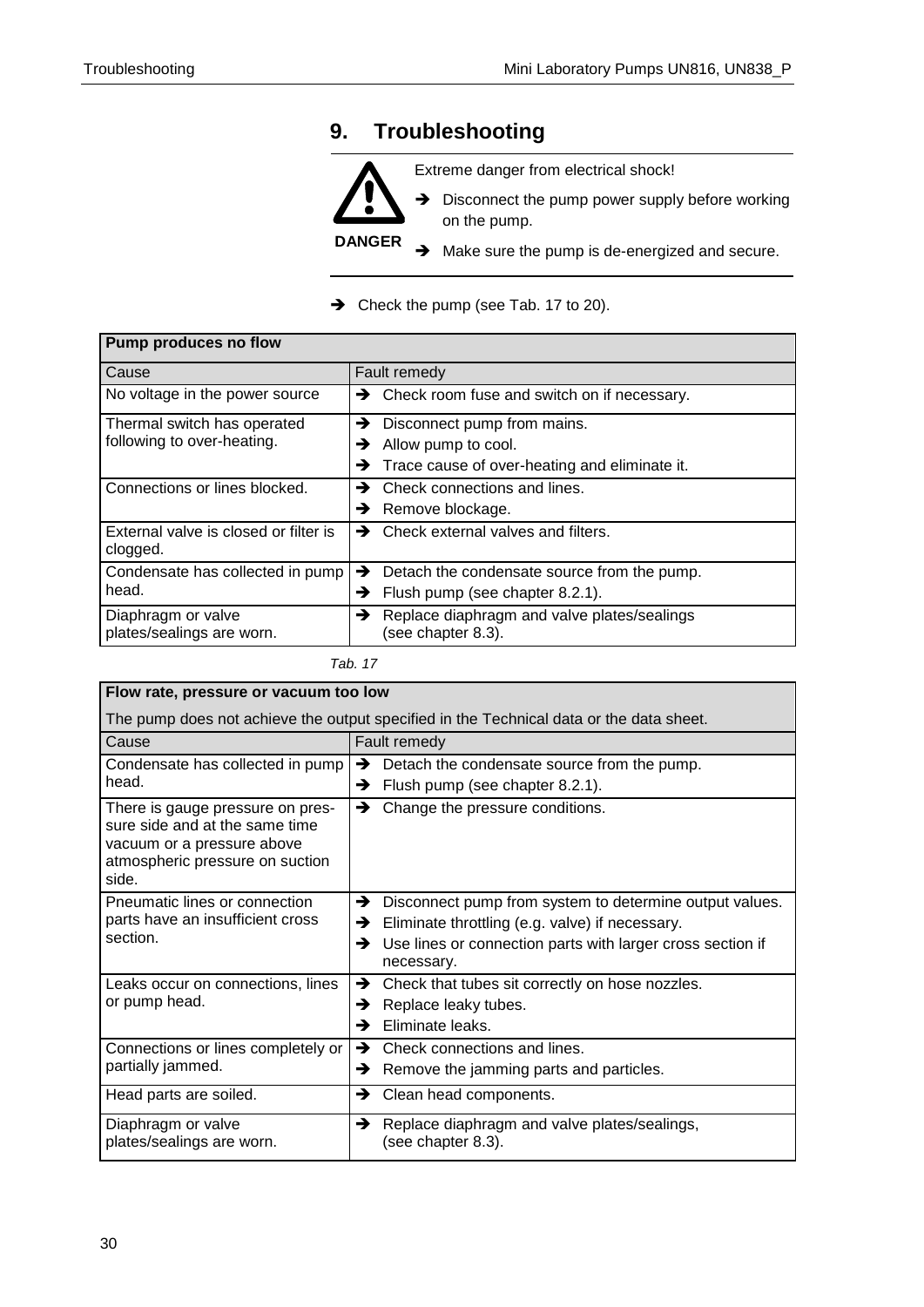| Flow rate, pressure or vacuum too low                                                   |                                                                                                                                                                                                                                                       |  |
|-----------------------------------------------------------------------------------------|-------------------------------------------------------------------------------------------------------------------------------------------------------------------------------------------------------------------------------------------------------|--|
| The pump does not achieve the output specified in the Technical data or the data sheet. |                                                                                                                                                                                                                                                       |  |
| Cause<br>Fault remedy                                                                   |                                                                                                                                                                                                                                                       |  |
| After diaphragm and valve<br>plates/sealings have been<br>replaced                      | $\rightarrow$ Check that the spacers have been replaced onto the<br>diaphragm screw thread.<br>$\rightarrow$ Check head connection and hose connections for leaks.<br>Possibly carefully tighten the outer screws of the top plate<br>→<br>crosswise. |  |

*Tab. 18*

| Pump is switched on, but does not run, the on/off-switch on the pump is not lit |                                                                                                                                                                                                                                                                                                                                                                                       |  |
|---------------------------------------------------------------------------------|---------------------------------------------------------------------------------------------------------------------------------------------------------------------------------------------------------------------------------------------------------------------------------------------------------------------------------------------------------------------------------------|--|
| Cause                                                                           | Fault remedy                                                                                                                                                                                                                                                                                                                                                                          |  |
| Pump is not connected with the<br>power source.                                 | $\rightarrow$ Connect pump to mains power.                                                                                                                                                                                                                                                                                                                                            |  |
| No voltage in the power source                                                  | $\rightarrow$ Check room fuse and switch on if necessary.                                                                                                                                                                                                                                                                                                                             |  |
| Fuse in the pump is defective.                                                  | Remove pump's mains plug from the socket.<br>→<br>Pumps UN816._K_P: Fuses are located in the housing, and<br>→<br>can be accessed by removing the fan cover<br>Pumps UN838._K_P: Fuses are located in the housing, and<br>$\rightarrow$<br>can be accessed by removing the terminal box plate on the<br>bottom of the pump.<br>Select and replace suitable fuse (see chapter 4).<br>→ |  |

#### *Tab. 19*

| Pump is switched on, but does not run, the on/off-switch on the pump is lit |                                                                                              |  |
|-----------------------------------------------------------------------------|----------------------------------------------------------------------------------------------|--|
| Cause                                                                       | Fault remedy                                                                                 |  |
| The thermal switch has opened<br>due to overheating                         | $\rightarrow$ Remove pump's mains plug from the socket.<br>$\rightarrow$ Allow pump to cool. |  |
|                                                                             | $\rightarrow$ Trace cause of over-heating and eliminate it.                                  |  |

*Tab. 20*

#### **Fault cannot be rectified**

If you are unable to determine any of the specified causes, send the pump to KNF Customer Service (see first page for the address).

- 1. Flush the pump to free the pump head of dangerous or aggressive gases (see chapter 8.2.1).
- 2. Clean the pump (see chapter 8.2.2).
- 3. Send the pump to KNF with a filled out decontamination declaration (see chapter 11) and specification of the medium transferred.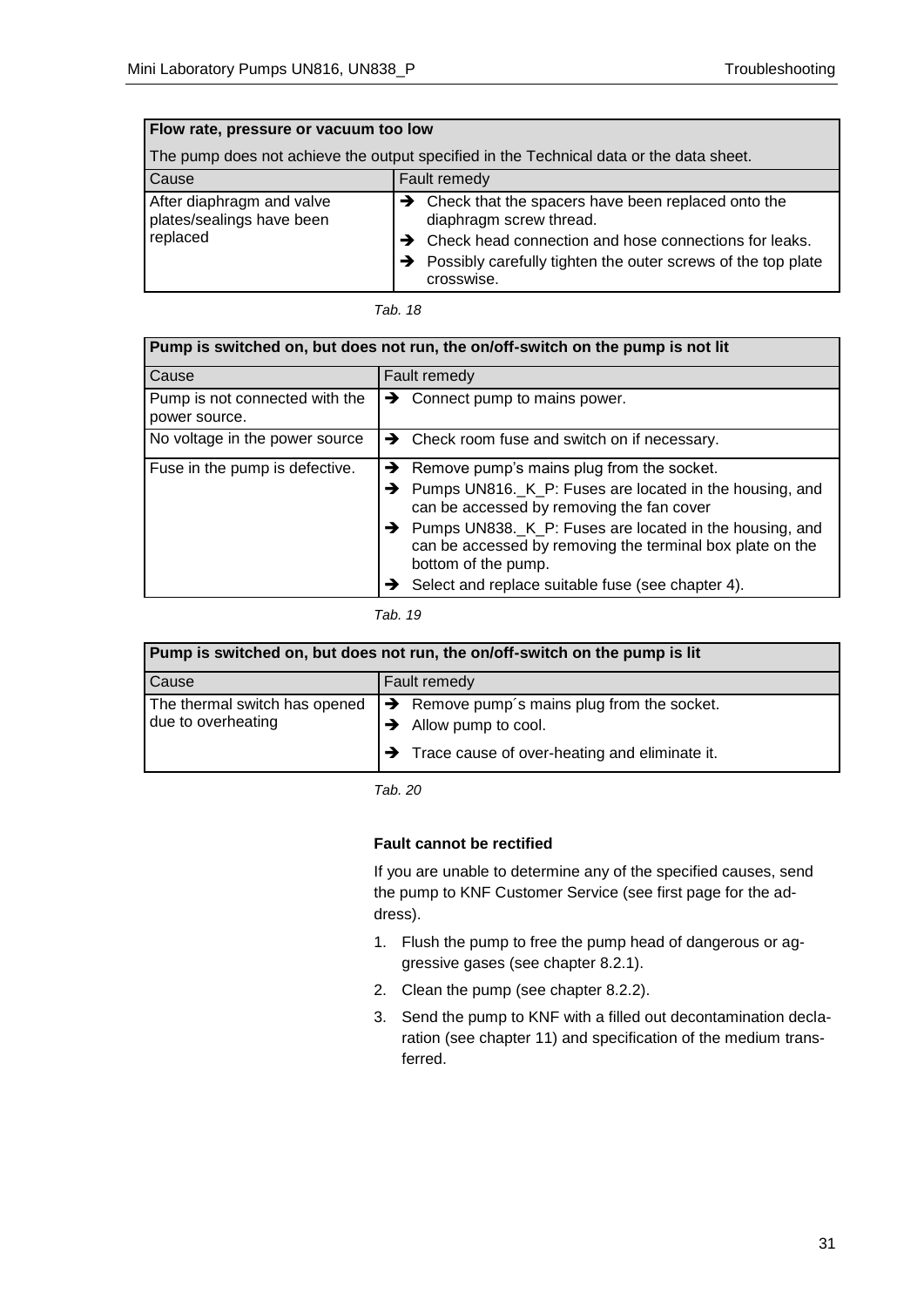# <span id="page-31-0"></span>**10. Spare parts and accessories**

### **10.1.Spare parts**

A Service Set contains all spare parts needed for one complete service

- 2 diaphragms
- 4 valve plates/sealings

| Service Set for pump type: | Order-No.: |
|----------------------------|------------|
| UN816.1.2KNP               | 056315     |
| UN816.1.2KN.45P            | 056315     |
| UN816.1.2KTP               | 056316     |
| UN816.3KT.45P              | 056316     |
| <b>UN816.3KNP</b>          | 056315     |
| UN816.3KN.45P              | 056315     |
| <b>UN816.3KTP</b>          | 056316     |
| UN816.3KT.45P              | 056316     |
| UN838.1.2KNP               | 111952     |
| UN838.1.2KN.45P            | 111952     |
| <b>UN838.1.2KTP</b>        | 111953     |
| UN838.1.2KT.45P            | 111953     |
| UN838.3KNP                 | 111952     |
| UN838.3KN.45P              | 111952     |
| <b>UN838.3KTP</b>          | 111953     |
| UN838.3KT.45P              | 111953     |

*Tab. 21*

#### **Fuses**

Each pump contains (two 5 x 20mm, UR approved, Time-Lag-T, 35A @ 250VAC Breaking Capacity) fuses as follows:

| Pump range        | Order-No. fuse (1 piece)            |
|-------------------|-------------------------------------|
| UN816. K P, 230 V | 027574 or equivalent, 250VAC, 1.25A |
| UN816. KP, 115 V  | 027575 or equivalent, 250VAC, 2.50A |
| UN816. K P, 100 V | 027575 or equivalent, 250VAC, 2.50A |
| UN838. K P, 230 V | 025250 or equivalent, 250VAC, 1.00A |
| UN838._K_P, 115 V | 020255 or equivalent, 250VAC, 1.60A |
| UN838. K P, 100 V | 027575 or equivalent, 250VAC, 2.50A |
| UN838. K P, 220 V | 025250 or equivalent, 250VAC, 1.00A |

*Tab. 22*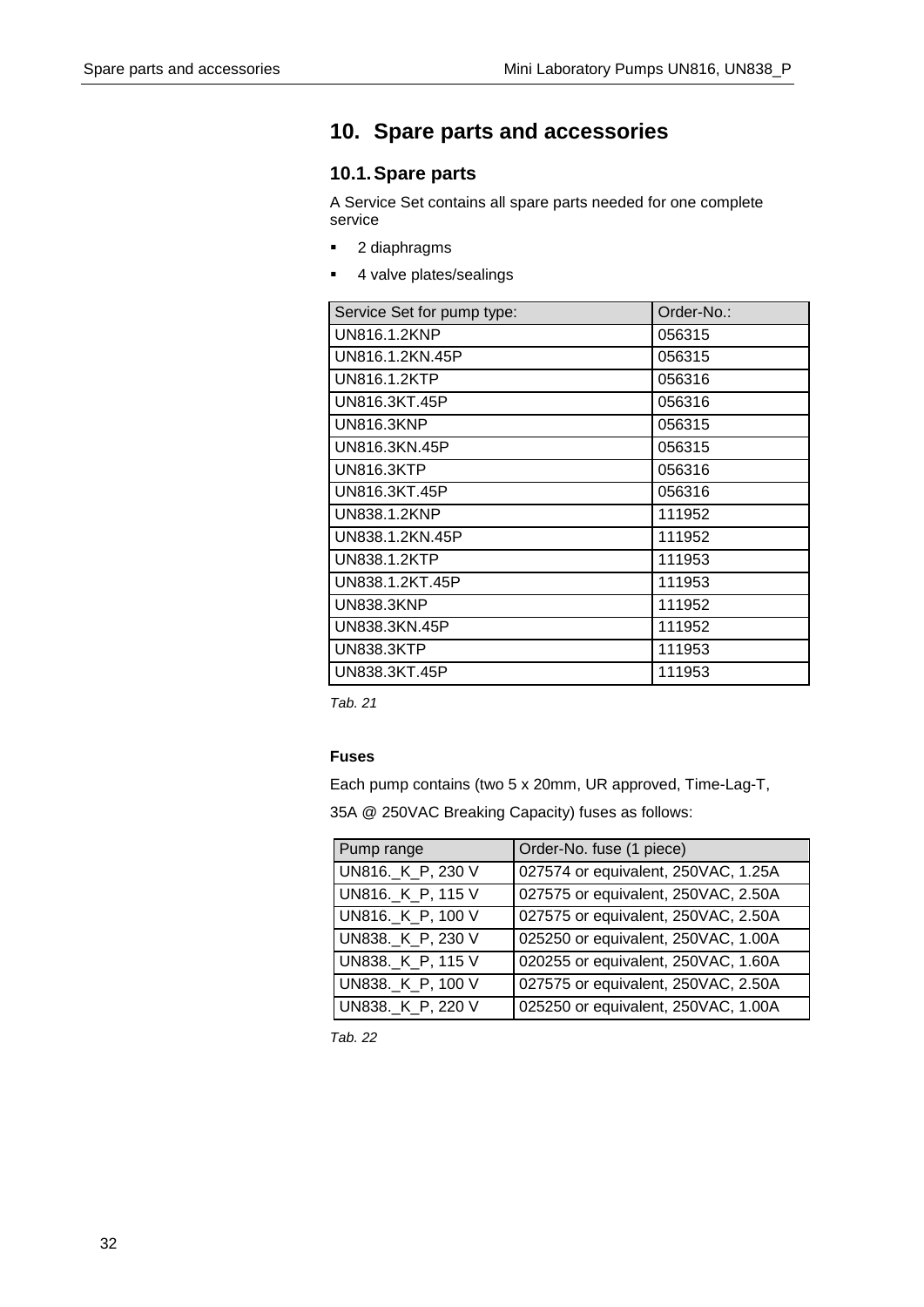### **10.2.Accessories**

### UN816K\_P

| Description           | Order-No.: |
|-----------------------|------------|
| Silencer              | 000345     |
| Hose connector PVDF   | 014052     |
| Fine-adjustment valve | 056547     |

*Tab. 23*

#### UN838.\_K\_P

| Description           | Order-No.: |
|-----------------------|------------|
| Fine-adjustment valve | 112432     |
| Silencer              | 007006     |
| Fine-adjustment valve | 112004     |

*Tab. 24*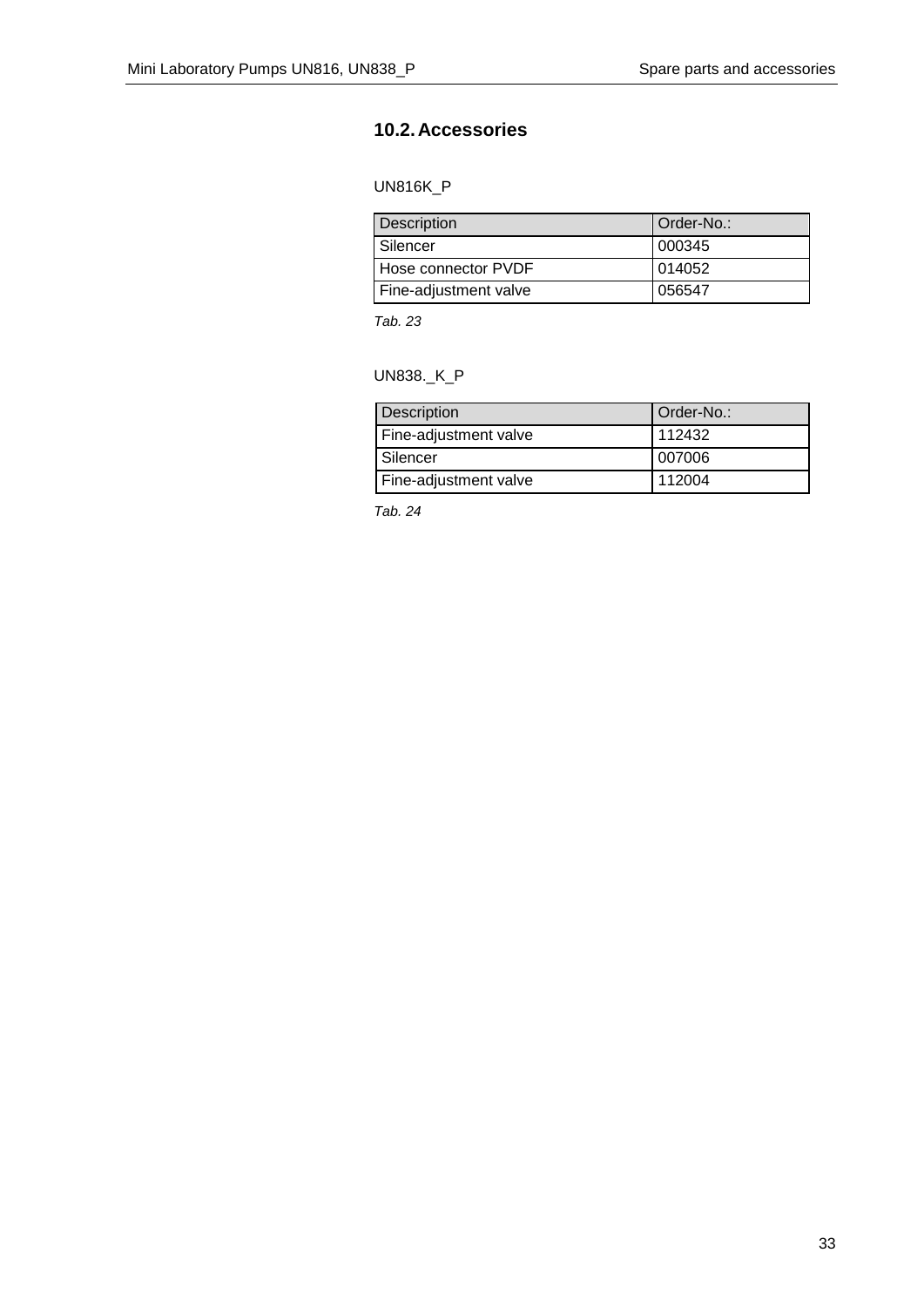### **11. Product Return**

- → KNF provides warranty and non-warranty repair services for all products.
- A Return Material Authorization (RMA) number is required for all product returns.
	- To receive an RMA number, submit a completed Decontamination Declaration form to [rma@knf.com](mailto:rma@knf.com)
- $\rightarrow$  The Decontamination Declaration form can obtained from our website or by contacting KNF Technical Services.
	- [www.knfusa.com/productreturns](http://www.knf.com/pdfs/decontamdec.doc)
	-

 Phone: 609-890-8600 KNF Neuberger, Inc 2 Black Forest Rd Trenton, NJ 08691-1810

Phone 609-890-8600<br>Fax 609-890-8323 Fax 609-890-8323

[www.knfusa.com](http://www.knfusa.com/)